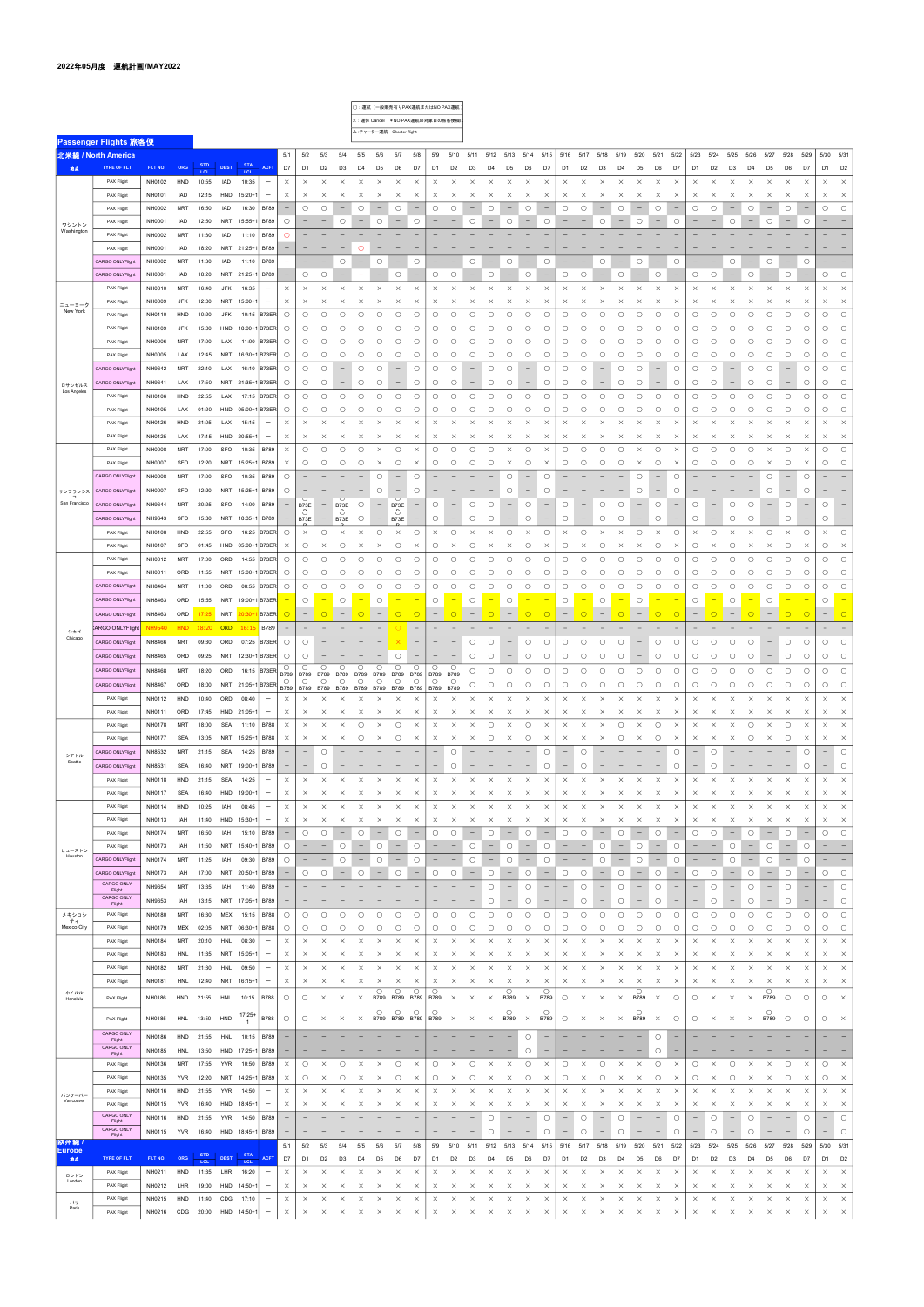|                       | PAX Flight                                                  | NH0203           | HND        | 00:10          | FRA         | 05:20                  | $\overline{\phantom{m}}$        |                                 |                          |                          |                     | $\times$              |                          | $\times$                 |                                 |                                 |                                        |                                                        |                          |                            |                        |                        |                          |                                                    |                          |                          |                                    |                          |                          |                      |                          |                                 |                          |                                 |                                                      |
|-----------------------|-------------------------------------------------------------|------------------|------------|----------------|-------------|------------------------|---------------------------------|---------------------------------|--------------------------|--------------------------|---------------------|-----------------------|--------------------------|--------------------------|---------------------------------|---------------------------------|----------------------------------------|--------------------------------------------------------|--------------------------|----------------------------|------------------------|------------------------|--------------------------|----------------------------------------------------|--------------------------|--------------------------|------------------------------------|--------------------------|--------------------------|----------------------|--------------------------|---------------------------------|--------------------------|---------------------------------|------------------------------------------------------|
|                       | PAX Flight                                                  | NH0204           | FRA        | 12:10          |             | HND 06:45+1            | $\overline{\phantom{m}}$        |                                 | $\times$                 |                          |                     |                       |                          |                          |                                 |                                 |                                        |                                                        |                          |                            |                        |                        |                          |                                                    |                          |                          |                                    |                          |                          |                      |                          |                                 |                          |                                 |                                                      |
|                       | PAX Flight                                                  | <b>NH0203</b>    | HND        | 22:55          |             | FRA 07:20+1            | <b>B789</b>                     | $\hspace{0.1mm}-\hspace{0.1mm}$ |                          |                          |                     |                       |                          |                          |                                 | $\hspace{0.1mm}-\hspace{0.1mm}$ | $\circ$                                |                                                        |                          | $\circ$                    | $\circ$                | $\circ$                |                          | $\circ$                                            |                          |                          | $\circ$                            | $\circ$                  |                          |                      |                          |                                 | $\circ$                  | $\circ$                         | $\circ$<br>$\circ$                                   |
|                       |                                                             |                  | HND        |                |             |                        |                                 |                                 |                          |                          |                     |                       |                          |                          |                                 |                                 |                                        |                                                        | $\circ$                  |                            |                        |                        |                          |                                                    | $\circ$                  |                          |                                    |                          |                          |                      |                          |                                 |                          |                                 |                                                      |
|                       | PAX Flight                                                  | NH0203           |            | 22:30          |             | FRA 06:55+1            | <b>B789</b>                     | $\hspace{0.1mm}-\hspace{0.1mm}$ |                          |                          |                     |                       |                          |                          |                                 |                                 |                                        |                                                        |                          |                            |                        |                        |                          |                                                    |                          |                          |                                    |                          |                          |                      |                          |                                 |                          |                                 |                                                      |
|                       | PAX Flight                                                  | <b>NH0203</b>    | HND        | 22:55          |             | FRA 07:30+1            | <b>B73ER</b>                    | $\overline{\phantom{a}}$        |                          |                          |                     |                       |                          |                          |                                 |                                 |                                        |                                                        |                          |                            |                        |                        |                          |                                                    |                          | $\circ$                  |                                    |                          |                          |                      |                          |                                 |                          |                                 |                                                      |
|                       | PAX Flight                                                  | <b>NH0204</b>    | FRA        | 12:05          |             | HND 08:10+1            | <b>B789</b>                     | $\overline{\phantom{a}}$        |                          |                          |                     |                       |                          |                          |                                 |                                 | $\qquad \qquad -$                      |                                                        |                          |                            |                        |                        |                          |                                                    |                          |                          |                                    |                          |                          |                      |                          |                                 |                          |                                 |                                                      |
|                       | PAX Flight                                                  | <b>NH0204</b>    | FRA        | 12:00          |             | HND 08:05+1            | <b>B789</b>                     | $\overline{\phantom{a}}$        |                          |                          |                     |                       |                          |                          |                                 |                                 |                                        |                                                        |                          |                            |                        |                        |                          |                                                    |                          |                          |                                    |                          |                          |                      |                          |                                 |                          | $\circ$                         |                                                      |
|                       | PAX Flight                                                  | <b>NH0204</b>    | FRA        | 12:00          |             | HND 08:25+1            | <b>B73ER</b>                    | $\overline{\phantom{a}}$        |                          |                          |                     |                       |                          |                          |                                 |                                 |                                        |                                                        |                          |                            |                        |                        |                          |                                                    |                          |                          |                                    |                          |                          |                      |                          |                                 |                          |                                 |                                                      |
|                       | PAX Flight                                                  | <b>NH1901</b>    | HND        | 01:45          | VIE         | 09:20                  | <b>B789</b>                     | $\circ$                         | $\qquad \qquad -$        | $\circ$                  |                     |                       | Ο                        |                          | $\circ$                         |                                 | $\circ$                                |                                                        |                          |                            |                        |                        |                          |                                                    |                          |                          |                                    |                          |                          |                      |                          |                                 |                          |                                 |                                                      |
|                       | PAX Flight                                                  | <b>NH1903</b>    | VIE        | 12:05          | FRA         | 13:40                  | <b>B789</b>                     | $\circ$                         | $\qquad \qquad -$        | $\circ$                  |                     |                       | $\circ$                  |                          | $\circ$                         |                                 | O                                      |                                                        |                          |                            |                        |                        |                          |                                                    |                          |                          |                                    |                          |                          |                      |                          |                                 |                          |                                 |                                                      |
|                       | PAX Flight                                                  | <b>NH1902</b>    | FRA        | 15:25          |             | HND 11:30+1            | <b>B789</b>                     | $\circ$                         | $\overline{\phantom{a}}$ | $\circ$                  |                     |                       | $\circ$                  |                          | $\circ$                         |                                 | $\circ$                                |                                                        |                          |                            |                        |                        |                          |                                                    |                          |                          |                                    |                          |                          |                      |                          |                                 |                          |                                 |                                                      |
|                       | PAX Flight                                                  | NH0223           | HND        | 11:05          | FRA         | 16:20                  | $\overline{\phantom{m}}$        |                                 |                          |                          | $\times$            | $\times$              |                          |                          |                                 |                                 |                                        |                                                        |                          |                            |                        |                        |                          |                                                    |                          |                          |                                    |                          |                          |                      |                          |                                 |                          |                                 |                                                      |
|                       | PAX Flight                                                  | NH0224           | FRA        | 20:45          |             | HND 15:05+1            | $\overline{\phantom{m}}$        |                                 |                          |                          |                     |                       |                          |                          |                                 |                                 |                                        |                                                        |                          |                            |                        |                        |                          |                                                    |                          |                          |                                    |                          |                          |                      |                          |                                 |                          |                                 |                                                      |
| フランクフルト<br>Frankfurt  | PAX Flight                                                  | <b>NH0223</b>    | HND        | 10:25          | <b>FRA</b>  | 18:50                  | <b>B789</b>                     | $\overline{\phantom{a}}$        |                          |                          |                     |                       |                          |                          |                                 |                                 |                                        |                                                        |                          |                            | $\circ$                |                        |                          |                                                    |                          |                          |                                    |                          |                          |                      |                          |                                 |                          | $\circ$                         |                                                      |
|                       | PAX Flight                                                  | <b>NH0223</b>    | HND        | 10:05 FRA      |             | 18:30                  | <b>B789</b>                     | $\overline{\phantom{a}}$        |                          |                          |                     |                       |                          |                          |                                 |                                 |                                        |                                                        |                          |                            |                        |                        |                          |                                                    |                          |                          |                                    |                          |                          |                      |                          |                                 |                          |                                 |                                                      |
|                       | PAX Flight                                                  | <b>NH0223</b>    | HND        | 09:25 FRA      |             | 18:00                  |                                 | $\overline{\phantom{a}}$        |                          |                          |                     |                       |                          |                          |                                 |                                 |                                        |                                                        |                          |                            |                        |                        |                          |                                                    |                          |                          |                                    |                          |                          |                      |                          |                                 |                          |                                 |                                                      |
|                       | PAX Flight                                                  | <b>NH0224</b>    | FRA        | 20:50 HND      |             | $16:55+1$              | <b>B78</b>                      | $\overline{\phantom{a}}$        |                          |                          |                     |                       |                          |                          |                                 |                                 |                                        |                                                        |                          |                            |                        |                        |                          |                                                    |                          |                          |                                    |                          |                          |                      |                          |                                 | $\circ$                  |                                 | $\circ$                                              |
|                       |                                                             |                  | FRA        |                |             | 20:30 HND 16:35+1      | <b>B78</b>                      | $\overline{\phantom{a}}$        |                          |                          |                     |                       |                          |                          |                                 |                                 | $\overline{\phantom{0}}$               |                                                        |                          |                            |                        |                        |                          |                                                    |                          |                          |                                    |                          |                          |                      |                          |                                 |                          |                                 |                                                      |
|                       | PAX Flight                                                  | <b>NH0224</b>    |            |                |             |                        |                                 |                                 |                          |                          |                     |                       |                          |                          |                                 |                                 |                                        |                                                        |                          |                            |                        |                        |                          |                                                    |                          |                          |                                    |                          |                          |                      |                          |                                 |                          |                                 |                                                      |
|                       | PAX Flight                                                  | <b>NH0224</b>    | FRA        |                | 20:30 HND   | $16:55+1$              |                                 | $\overline{\phantom{a}}$        |                          |                          |                     |                       |                          |                          |                                 |                                 |                                        |                                                        |                          |                            |                        |                        |                          |                                                    |                          |                          |                                    |                          |                          |                      |                          |                                 |                          |                                 |                                                      |
|                       | PAX Flight                                                  | NH1923           | HND        | 08:20          | VIE         | 16:00                  | <b>B789</b>                     | $\overline{\phantom{a}}$        | $\circ$                  |                          | $\circ$             |                       |                          | $\circ$                  |                                 | O                               |                                        |                                                        |                          |                            |                        |                        |                          |                                                    |                          |                          |                                    |                          |                          |                      |                          |                                 |                          |                                 |                                                      |
|                       | PAX Flight                                                  | NH1923           | HND        | 08:00          | VIE         | 15:35                  | B789                            | $\overline{\phantom{0}}$        |                          |                          |                     | $\circ$               |                          |                          |                                 |                                 |                                        |                                                        |                          |                            |                        |                        |                          |                                                    |                          |                          |                                    |                          |                          |                      |                          |                                 |                          |                                 |                                                      |
|                       | CARGO ONLYFlight                                            | NH1923           | HND        | 08:20          | VIE         | 16:00                  | B789                            | $\circ$                         | $\qquad \qquad -$        | $\circ$                  |                     |                       | $\circ$                  | $\qquad \qquad -$        | $\circ$                         |                                 | O                                      |                                                        |                          |                            |                        |                        |                          |                                                    |                          |                          |                                    |                          |                          |                      |                          |                                 |                          |                                 |                                                      |
|                       | PAX Flight                                                  | NH1925           | VIE        | 17:35          | FRA         | 19:05                  | B789                            | $\overline{\phantom{a}}$        | $\circ$                  |                          | $\circ$             |                       |                          | $\circ$                  |                                 | О                               |                                        |                                                        |                          |                            |                        |                        |                          |                                                    |                          |                          |                                    |                          |                          |                      |                          |                                 |                          |                                 |                                                      |
|                       | PAX Flight                                                  | NH1925           | VIE        | 17:10          | <b>FRA</b>  | 18:45                  | <b>B789</b>                     | $\overline{\phantom{0}}$        |                          |                          |                     | $\circ$               |                          |                          |                                 |                                 |                                        |                                                        |                          |                            |                        |                        |                          |                                                    |                          |                          |                                    |                          |                          |                      |                          |                                 |                          |                                 |                                                      |
|                       | CARGO ONLYFlight                                            | NH1925           | VIE        | 17:35          | <b>FRA</b>  | 19:05                  | <b>B789</b>                     | $\circ$                         | $\overline{\phantom{a}}$ | $\circ$                  |                     |                       | $\circ$                  | $\overline{\phantom{m}}$ | $\circ$                         |                                 | $\circ$                                |                                                        |                          |                            |                        |                        |                          |                                                    |                          |                          |                                    |                          |                          |                      |                          |                                 |                          |                                 |                                                      |
|                       | PAX Flight                                                  | NH1924           |            | FRA 20:50      |             | HND 16:55+1            | <b>B789</b>                     | $\circ$                         | $\circ$                  | $\circ$                  | $\circ$             |                       | Ο                        | $\circ$                  | $\circ$                         | $\circ$                         | $\circ$                                |                                                        |                          |                            |                        |                        |                          |                                                    |                          |                          |                                    |                          |                          |                      |                          |                                 |                          |                                 | $\overline{\phantom{0}}$                             |
|                       | PAX Flight                                                  | NH1924           | FRA        | 20:30          |             | HND 16:35+1            | <b>B789</b>                     | $\overline{\phantom{a}}$        |                          |                          |                     | $\circ$               |                          |                          |                                 |                                 |                                        |                                                        |                          |                            |                        |                        |                          |                                                    |                          |                          |                                    |                          |                          |                      |                          |                                 |                          |                                 | $\qquad \qquad -$                                    |
|                       | PAX Flight                                                  | NH0217           | HND        | 12:30          | MUC         | 17:20                  | $\overline{\phantom{m}}$        | $\times$                        | $\times$                 | $\times$                 | $\times$            | $\times$              | $\times$                 | $\times$                 | $\times$                        | $\times$                        | $\times$                               | $\times$<br>$\times$                                   | $\times$                 | $\times$                   | $\times$               | $\times$               | $\times$                 | $\times$<br>$\times$                               | $\times$                 | $\times$                 | $\times$                           | $\times$                 | $\times$                 | $\times$             | $\times$                 | $\times$                        | $\times$                 | $\times$                        | $\times$<br>$\times$                                 |
| ミュンヘン<br>Munich       | PAX Flight                                                  | NH0218           |            | MUC 21:25      |             | HND 15:50+1            | $\hspace{0.1mm}-\hspace{0.1mm}$ | $\times$                        | $\times$                 | $\mathsf{X}$             | $\times$            | $\times$              | x                        | $\times$                 | $\times$                        | ×                               | $\times$                               | $\times$<br>X                                          | ×                        | $\times$                   | $\times$               | $\times$               | $\times$                 | $\mathsf{X}$<br>$\times$                           | $\times$                 | ×                        | $\times$                           | $\times$                 | ×                        | $\times$             | $\times$                 | $\times$                        | ×                        | $\times$                        | $\times$<br>$\times$                                 |
|                       | PAX Flight                                                  | NH0231           | NRT        | 10:50          | BRU         | 15:55                  | $\overline{\phantom{m}}$        | $\times$                        | $\times$                 | $\times$                 | $\times$            | $\times$              | $\times$                 | $\times$                 | $\times$                        | $\times$                        | $\times$                               | $\times$<br>$\times$                                   | $\times$                 | $\times$                   | $\times$               | $\times$               | $\times$                 | $\times$<br>$\times$                               | $\times$                 | $\times$                 | $\times$                           | $\times$                 | $\times$                 | $\times$             | $\times$                 | $\times$                        | $\times$                 | $\times$                        | $\times$<br>$\times$                                 |
|                       | PAX Flight                                                  | NH0232           | BRU        | 21:10          |             | NRT 15:40+1            | $\hspace{0.1mm}-\hspace{0.1mm}$ | $\times$                        | $\times$                 | $\times$                 | $\times$            | $\times$              | $\times$                 | $\times$                 | $\times$                        | ×                               | $\times$                               | $\times$<br>$\times$                                   | ×                        | $\times$                   | $\times$               | $\times$               | $\times$                 | $\times$<br>$\times$                               | $\times$                 | ×                        | $\times$                           | $\times$                 | $\times$                 | $\times$             | $\times$                 | $\times$                        | ×                        | $\times$                        | $\times$<br>$\times$                                 |
|                       | PAX Flight                                                  | NH0233           | NRT        | 10:50          | BRU         | 19:40                  | B789                            | $\overline{\phantom{a}}$        |                          |                          | $\circ$             |                       |                          | $\circ$                  |                                 |                                 |                                        |                                                        |                          |                            |                        |                        |                          |                                                    |                          |                          |                                    |                          |                          |                      |                          |                                 |                          |                                 |                                                      |
|                       |                                                             | NH0234           | BRU        | 21:40          |             |                        |                                 |                                 |                          |                          |                     |                       |                          | $\circ$                  |                                 |                                 |                                        |                                                        |                          |                            |                        |                        |                          |                                                    |                          |                          |                                    |                          |                          |                      |                          |                                 |                          |                                 |                                                      |
|                       | PAX Flight                                                  |                  |            |                |             | NRT 18:10+1 B789       |                                 |                                 |                          |                          | $\circ$             |                       |                          |                          |                                 |                                 |                                        |                                                        |                          | ∩                          |                        |                        |                          |                                                    |                          |                          |                                    |                          |                          |                      |                          |                                 |                          | $\overline{\phantom{a}}$        |                                                      |
| ブリュッセル<br>Brussels    | PAX Flight                                                  | <b>NH0233</b>    | <b>NRT</b> | 10:50          | <b>BRU</b>  | 19:20                  | <b>B789</b>                     |                                 |                          |                          |                     |                       |                          |                          |                                 |                                 |                                        |                                                        |                          |                            |                        |                        |                          |                                                    |                          |                          |                                    |                          |                          |                      |                          |                                 | $\circ$                  |                                 |                                                      |
|                       | PAX Flight                                                  | <b>NH0234</b>    | <b>BRU</b> | 21:40 NRT      |             | $18:10+1$              | <b>B789</b>                     |                                 |                          |                          |                     |                       |                          |                          |                                 |                                 |                                        |                                                        |                          | $\circ$                    |                        |                        |                          |                                                    |                          |                          |                                    |                          |                          |                      |                          |                                 | $\circ$                  | $\hspace{0.1mm}-\hspace{0.1mm}$ |                                                      |
|                       | CARGO ONLYFlight                                            | NH9899           | NRT        | 09:25          | BRU         | 18:15   B789           |                                 | $\circ$                         | $\circ$                  | $\circ$                  |                     | $\circ$               | Ο                        |                          | $\circ$                         | O                               | $\circ$                                |                                                        |                          |                            |                        |                        |                          |                                                    |                          |                          |                                    |                          |                          |                      |                          |                                 |                          |                                 |                                                      |
|                       | CARGO ONLYFlight                                            | NH9900           | <b>BRU</b> |                |             | 20:15 NRT 16:45+1 B789 |                                 | $\bigcirc$                      | $\bigcirc$               |                          |                     |                       |                          |                          | $\bigcirc$                      | ∩                               |                                        |                                                        |                          |                            |                        |                        |                          |                                                    |                          |                          |                                    |                          |                          |                      |                          |                                 |                          |                                 |                                                      |
|                       | CARGO ONLYFlight                                            |                  |            |                | <b>BRU</b>  | 17:55                  | <b>B789</b>                     |                                 |                          |                          |                     |                       |                          |                          |                                 |                                 |                                        |                                                        |                          |                            |                        |                        |                          |                                                    |                          |                          |                                    |                          |                          |                      |                          |                                 |                          |                                 |                                                      |
|                       | CARGO ONLYFlight                                            | <b>NH9900</b>    | <b>BRU</b> | 19:55          | <b>NRT</b>  | $16:25+$               | <b>B789</b>                     |                                 |                          |                          |                     |                       |                          |                          |                                 |                                 |                                        |                                                        |                          |                            |                        |                        |                          |                                                    |                          |                          |                                    |                          |                          |                      |                          |                                 |                          | €                               | $\circ$<br>$\circ$                                   |
| ウィーン<br>Vienna        | PAX Flight                                                  | NH0205           | HND        | 01:20          | VIE         | 06:00                  | $\overline{\phantom{m}}$        | $\times$                        | $\times$                 | $\times$                 |                     |                       |                          | $\times$                 | ×                               | $\times$                        | $\times$                               | $\times$<br>$\times$                                   | $\times$                 | $\times$                   | $\times$               | $\times$               | $\times$                 | $\times$<br>$\times$                               | $\times$                 | $\times$                 | $\times$                           | $\times$                 | $\times$                 | $\times$             | $\times$                 | $\times$                        | $\times$                 | $\times$                        | $\times$<br>$\times$                                 |
|                       | PAX Flight                                                  | NH0206           | VIE        | 12:55          |             | HND 06:55+1            | $\overline{\phantom{m}}$        | $\times$                        | $\times$                 | $\times$                 | $\times$            | $\times$              |                          | ×                        | $\times$                        | $\times$                        | $\times$                               | $\times$<br>$\times$                                   | ×                        | $\times$                   | $\times$               | $\times$               | $\times$                 | $\times$<br>$\times$                               | $\times$                 | ×                        | $\times$                           | $\times$                 | $\times$                 | $\times$             | $\times$                 | $\times$                        | $\times$                 | $\times$                        | $\times$<br>$\times$                                 |
|                       | アジア・オセアニア線 / Asia an <u>d Oceania</u><br><b>TYPE OF FLT</b> | FLT NO.          | ORG        | <b>STD</b>     | <b>DEST</b> | <b>STA</b>             | <b>ACFT</b>                     | 5/1<br>D7                       | 5/2<br>D <sub>1</sub>    | 5/3                      | 5/4                 | 5/5<br>D <sub>4</sub> | 5/6                      | 5/7                      | 5/8                             | 5/9<br>D <sub>1</sub>           | 5/10                                   | 5/12<br>5/11                                           | 5/13                     | 5/14                       | 5/15                   | 5/16<br>D <sub>1</sub> | 5/17                     | 5/19<br>5/18                                       | 5/20                     | 5/21                     | 5/22                               | 5/23                     | 5/24                     | 5/25                 | 5/26                     | 5/27                            | 5/28                     | 5/29                            | 5/30<br>5/31<br>D <sub>1</sub>                       |
| 地点                    | PAX Flight                                                  |                  |            | LCL            |             | LCL                    | $\qquad \qquad -$               | $\overline{\phantom{0}}$        |                          | D <sub>2</sub>           | D <sub>3</sub>      |                       | D <sub>5</sub>           | D <sub>6</sub>           | D7                              |                                 | D <sub>2</sub>                         | D <sub>3</sub><br>D <sub>4</sub>                       | D <sub>5</sub>           | D6                         | D7                     |                        | D <sub>2</sub>           | D <sub>3</sub><br>D <sub>4</sub>                   | D <sub>5</sub>           | D6                       | D7                                 | D <sub>1</sub>           | D <sub>2</sub>           | D <sub>3</sub>       | D <sub>4</sub>           | D <sub>5</sub>                  | D6                       | D7                              | D <sub>2</sub>                                       |
|                       |                                                             | NH0883           | <b>NRT</b> | 10:10          | <b>VVO</b>  | 13:30                  |                                 |                                 | $\times$                 | $\overline{\phantom{a}}$ | $\times$            |                       | ×                        |                          |                                 | $\times$                        | $\qquad \qquad -$<br>$\qquad \qquad -$ | $\times$                                               | $\times$                 |                            |                        | $\times$<br>$\times$   |                          | $\times$                                           | $\times$                 |                          |                                    | $\times$                 |                          | $\times$             | $\qquad \qquad -$        | $\times$                        |                          |                                 | $\times$                                             |
| ウラジオストク<br>Vladiostok |                                                             |                  |            |                |             |                        |                                 |                                 |                          |                          |                     |                       |                          |                          |                                 |                                 |                                        |                                                        |                          |                            |                        |                        |                          |                                                    | $\times$                 |                          |                                    |                          |                          |                      |                          |                                 |                          |                                 |                                                      |
|                       | PAX Flight                                                  | NH0884           | <b>VVO</b> | 14:35          | NRT         | 15:50                  | $\overline{\phantom{m}}$        |                                 | $\times$                 |                          | $\times$            |                       | ×                        |                          |                                 | $\times$                        |                                        | $\times$                                               | ×                        |                            |                        |                        |                          | $\times$                                           |                          |                          |                                    | $\times$                 |                          | $\times$             |                          | $\times$                        |                          |                                 | $\times$                                             |
|                       | PAX Flight                                                  | NH0889           | HND        | 08:55          | SYD         | 19:30                  | $\overline{\phantom{m}}$        | $\times$                        | $\times$                 | $\times$                 | $\times$            | $\times$              | ×                        | $\times$                 | $\times$                        | $\times$                        | $\times$                               | $\times$<br>$\times$                                   | $\times$                 | $\times$                   | $\times$               | $\times$               | $\times$                 | $\times$<br>$\times$                               | $\times$                 | ×                        | $\times$                           | $\times$                 | $\times$                 | $\times$             | $\times$                 | $\times$                        | $\times$                 | $\times$                        | $\times$<br>$\times$                                 |
|                       | PAX Flight                                                  | NH0890           | SYD        | 12:00          | HND         | 20:30                  | $\overline{\phantom{m}}$        | $\times$                        | $\times$                 | $\times$                 | $\times$            | $\times$              | ×                        | $\times$                 | $\times$                        | $\times$                        | ×                                      | $\times$<br>$\times$                                   | $\times$                 | $\times$                   | $\times$               | $\times$               | $\times$                 | $\times$<br>$\times$                               | $\times$                 | $\times$                 | $\times$                           | $\times$                 | $\times$                 |                      | $\times$                 | $\times$                        | ×                        | $\times$                        | X<br>$\times$                                        |
| シドニー<br>Sydney        | PAX Flight                                                  | NH0879           | HND        | 22:20          |             | SYD 08:55+1            | <b>B789</b>                     | $\times$                        | $\circ$                  | $\times$                 | $\times$            | $\circ$               | $\times$                 | $\circ$                  | $\circ$                         | О                               | $\times$                               | $\circ$<br>$\circ$                                     | $\times$                 | $\circ$                    | $\circ$<br><b>B788</b> | $\circ$                | $\times$                 | $\circ$<br>$\circ$<br><b>B788</b>                  | $\times$                 | $\circ$<br>B788 B788     | O                                  | O<br><b>B788</b>         | $\times$                 | О                    | $\circ$<br>B788 B788     | $\times$                        | Ο.<br><b>B788</b>        | $\circ$<br><b>B788</b>          | $\circ$<br><b>B788</b><br>$\mathsf{X}$               |
|                       |                                                             |                  |            |                |             |                        |                                 |                                 |                          |                          |                     |                       |                          |                          |                                 |                                 |                                        |                                                        |                          |                            |                        | ()                     |                          |                                                    | $\circ$                  |                          | $\circ$                            | $\circ$                  | $\circ$                  |                      | $\circ$                  | $\circ$                         |                          | $\circ$                         | $\circ$<br>$\circ$                                   |
|                       | PAX Flight                                                  | NH0880           | SYD        | 21:00          |             | HND 05:40+1            | <b>B789</b>                     | $\circ$                         | $\times$                 | $\circ$                  | $\times$            | ×                     | ∩                        | $\times$                 | $\circ$                         | О                               | $\circ$                                | $\circ$<br>$\times$                                    | $\circ$                  | $\times$                   | $\circ$                | <b>B788</b>            | $\circ$                  | $\circ$<br>$\times$                                | <b>B788</b>              | $\times$                 | <b>B788</b>                        | B788 B788                |                          | $\times$             | <b>B788</b>              | <b>B788</b>                     | $\times$                 | <b>B788</b>                     | B788 B788                                            |
| パース                   | PAX Flight                                                  | NH0881           | <b>NRT</b> | 11:10          | PER         | 20:15                  | $\overline{\phantom{m}}$        | $\times$                        | $\times$                 | $\times$                 | $\times$            | $\times$              | $\times$                 | $\times$                 | $\times$                        | $\times$                        | $\times$                               | $\times$<br>$\times$                                   | $\times$                 | $\times$                   | $\times$               | $\times$               | $\times$                 | $\times$<br>$\times$                               | $\times$                 | $\times$                 | $\times$                           | $\times$                 | $\times$                 | $\times$             | $\times$                 | $\times$                        | $\times$                 | $\times$                        | $\times$<br>$\times$                                 |
| Perth                 | PAX Flight                                                  | NH0882           | PER        | 21:45          | NRT         | 08:25+1                | $\qquad \qquad -$               | $\times$                        | $\times$                 | $\times$                 | $\times$            | $\times$              | $\times$                 | ×                        | $\times$                        | $\times$                        | $\times$                               | $\times$<br>$\times$                                   | ×                        | $\times$                   | $\times$               | $\times$               | $\times$                 | $\times$<br>$\times$                               | ×                        | ×                        | $\times$                           | $\times$                 | $\times$                 | $\times$             | $\times$                 | $\times$                        | ×                        | $\times$                        | $\times$<br>$\times$                                 |
|                       | PAX Flight                                                  | NQ0801           | <b>NRT</b> | 18:15          | SIN         | $00:35+1$              | <b>B789</b>                     | $\circ$                         | $\circ$                  | $\times$                 | $\circ$             | $\times$              | $\circ$                  | $\circ$                  | O                               | О                               | $\times$                               | О<br>$\times$                                          | Ο                        | $\circ$                    | $\circ$                | $\circ$                | $\times$                 | $\circ$<br>$\times$                                | $\circ$                  | O                        | $\circ$                            | $\circ$                  | $\times$                 | $\circ$              | $\times$                 | $\circ$                         | Ο                        | $\circ$                         | $\circ$<br>$\times$                                  |
|                       | PAX Flight                                                  | NQ0802           | SIN        | 06:10          | NRT         | 14:25                  | <b>B789</b>                     | $\circ$                         | $\circ$                  | $\circ$                  | $\times$            | О                     | $\times$                 | $\circ$                  | O                               | О                               | О                                      | $\times$<br>$\circ$                                    | ×                        | $\circ$                    | $\circ$                | O                      | $\circ$                  | $\times$<br>$\circ$                                | $\times$                 | ∩                        | $\circ$                            | $\circ$                  | O                        | $\times$             | О                        | $\times$                        | О                        | О                               | $\circ$<br>$\circ$                                   |
|                       | CARGO ONLYFlight                                            | NQ0801           | NRT        | 18:15          | SIN         | $00:35+1$              | B789                            |                                 |                          |                          |                     |                       |                          |                          |                                 |                                 | $\circ$                                | $\circ$<br>$\overline{\phantom{0}}$                    |                          |                            |                        |                        | $\circ$                  | $\circ$                                            |                          |                          |                                    |                          | О                        |                      | $\circ$                  |                                 |                          |                                 |                                                      |
|                       | CARGO ONLYFlight                                            | NQ0802           | SIN        | 06:10          | NRT         | 14:25                  | <b>B789</b>                     |                                 |                          |                          |                     |                       |                          |                          |                                 |                                 |                                        | $\circ$                                                | О                        |                            |                        |                        |                          | $\circ$                                            | C                        |                          |                                    |                          |                          | $\circ$              |                          |                                 |                          |                                 |                                                      |
|                       | PAX Flight                                                  | NH0843           | HND        | 00:40          | SIN         | 06:40                  | $\qquad \qquad -$               | $\times$                        | $\times$                 | $\times$                 | $\times$            |                       |                          | $\times$                 | $\times$                        | ×                               | $\times$                               | $\times$<br>$\times$                                   | ×                        | $\times$                   | $\times$               | $\times$               | $\times$                 | $\times$<br>$\times$                               | $\times$                 |                          | $\times$                           | $\times$                 | $\times$                 |                      | $\times$                 |                                 | $\times$                 | $\times$                        | $\times$<br>$\times$                                 |
| シンガポール<br>Singapore   | <b>PAX Flight</b>                                           | NH0842           | SIN        | 11:00          | HND         | 19:10                  | $\qquad \qquad -$               | $\times$                        | $\times$                 |                          |                     |                       |                          | $\times$                 | $\times$                        | $\times$                        |                                        |                                                        |                          | $\times$                   | $\times$               | $\times$               | $\times$                 | $\times$<br>$\times$                               | $\times$                 | ×                        |                                    | ×                        | ×                        | ×                    | $\times$                 |                                 | ×                        |                                 | $\times$                                             |
|                       | <b>PAX Flight</b>                                           |                  |            |                |             |                        |                                 |                                 | $\times$                 |                          |                     |                       | $\times$                 |                          |                                 | $\times$                        | $\times$                               | $\times$                                               | $\times$                 |                            |                        |                        |                          |                                                    |                          |                          | $\times$<br>O                      |                          |                          |                      | O                        |                                 |                          | $\times$<br>$\circ$             | $\times$                                             |
|                       | PAX Flight                                                  | NH0841<br>NH0844 | HND<br>SIN | 11:05<br>22:10 | SIN<br>HND  | 17:15<br>$06:30+$      | <b>B788</b><br><b>B788</b>      | $\times$<br>$\times$            | $\times$                 | X                        | X                   | $\times$              | ×                        | ×<br>$\times$            | $\circ$<br>$\circ$              | $\times$                        | $\times$                               | $\circ$<br>С<br>×                                      | $\times$                 | $\times$<br>$\times$       | $\circ$<br>$\circ$     | $\times$<br>$\times$   | $\times$<br>$\times$     | $\bigcirc$ B789<br>$\times$<br>$\circ$<br>$\times$ | $\times$                 | $\times$                 | <b>B789</b>                        | ×<br>$\times$            | $\times$<br>$\times$     | $\times$<br>$\times$ | <b>B789</b><br>$\circ$   | $\times$<br>$\times$            | $\times$                 | <b>B789</b>                     | $\times$<br>$\times$<br>$\times$<br>$\times$         |
|                       | CARGO ONLYFlight                                            | NH0841           | HND        | 11:05          | SIN         | 17:15                  | <b>B789</b>                     |                                 |                          |                          |                     |                       |                          |                          |                                 |                                 | $\circ$                                |                                                        |                          |                            |                        |                        | C                        | <b>B789</b>                                        | $\times$                 | $\times$                 | $\underset{\text{B789}}{\bigcirc}$ |                          | С                        |                      | <b>B789</b>              |                                 | $\mathsf{X}$             | $\bigcirc$ B789                 | $\circ$                                              |
|                       |                                                             |                  |            |                |             |                        |                                 |                                 |                          |                          |                     |                       |                          |                          |                                 |                                 |                                        |                                                        |                          |                            |                        |                        |                          |                                                    |                          |                          |                                    |                          |                          |                      |                          |                                 |                          |                                 |                                                      |
|                       | CARGO ONLYFlight                                            | NH0844           | SIN        | 22:10          |             | HND 06:30+1            | <b>B789</b>                     |                                 |                          |                          |                     |                       |                          |                          |                                 |                                 | $\circ$                                |                                                        |                          |                            |                        |                        | O                        |                                                    |                          |                          |                                    |                          | ∩                        |                      |                          |                                 |                          |                                 | $\circ$                                              |
|                       | PAX Flight                                                  | NH0805           | <b>NRT</b> | 18:35          | <b>BKK</b>  | 23:20                  | <b>B789</b>                     | $\circ$                         | $\circ$                  | $\circ$                  | $\circ$             | C                     | C                        | $\circ$                  | $\circ$                         | $\circ$                         | $\circ$                                | О<br>∩                                                 | Ο                        | $\circ$                    | $\circ$                | $\circ$                | $\circ$                  | $\circ$<br>$\circ$                                 | $\circ$                  | $\circ$                  | $\circ$                            | $\circ$                  | O                        | $\circ$              | Ο                        | ∩                               | $\circ$                  | $\circ$                         | $\circ$<br>$\circ$                                   |
|                       | PAX Flight                                                  | NH0806           | BKK        | 07:00          | NRT         | 15:20                  | <b>B789</b>                     | $\circ$                         | $\circ$                  | $\circ$                  | $\circ$             | O                     | $\circ$                  | $\circ$                  | $\circ$                         | $\circ$                         | $\circ$                                | $\circ$<br>$\circ$                                     | $\circ$                  | $\circ$                    | $\circ$                | $\circ$                | $\circ$                  | $\circ$<br>$\circ$                                 | $\circ$                  | $\circ$                  | $\circ$                            | $\circ$                  | О                        | O                    | $\circ$                  | $\circ$                         | О                        | $\circ$                         | $\circ$<br>$\circ$                                   |
|                       | CARGO ONLYFlight                                            | <b>NH9893</b>    | <b>HND</b> | 07:55          | <b>BKK</b>  | 12:40                  | <b>B781</b>                     |                                 |                          |                          |                     |                       |                          |                          |                                 |                                 |                                        |                                                        |                          |                            |                        |                        |                          |                                                    |                          |                          |                                    |                          |                          |                      |                          |                                 |                          |                                 |                                                      |
|                       | CARGO ONLYFlight                                            | NH8543           | <b>NRT</b> | 07:55          | <b>BKK</b>  | 12:40                  | <b>B789</b>                     |                                 |                          |                          |                     |                       |                          |                          |                                 |                                 |                                        | C                                                      |                          | $\bigcirc$ <sub>B781</sub> | $\circ$                |                        |                          | С                                                  |                          |                          | O                                  |                          |                          | O                    |                          |                                 | $\circ$<br>B781          | $\circ$                         |                                                      |
|                       | CARGO ONLYFlight                                            | NH8544           | BKK        | 13:55          | NRT         | 22:15                  | B789                            | $\mathsf{\times}$               |                          |                          |                     |                       |                          |                          |                                 |                                 |                                        | $\circ$                                                | -                        | $\bigcirc$<br>B781         | $\circ$                |                        |                          | $\circ$                                            |                          | $\circ$<br><b>B781</b>   | $\circ$                            |                          |                          | О                    |                          |                                 | $\circ$<br>B781          | $\circ$                         |                                                      |
|                       | CARGO ONLYFlight                                            | NH8539           | <b>NRT</b> | 22:15          | <b>BKK</b>  | $03:00+1$              | B781                            |                                 |                          |                          |                     |                       |                          |                          |                                 |                                 |                                        | ∩                                                      |                          |                            |                        |                        |                          | $\circ$                                            |                          |                          |                                    |                          |                          |                      | О                        |                                 |                          |                                 |                                                      |
| バンコク<br>Bangkok       | CARGO ONLYFlight                                            | NH8540           | BKK        | 04:15          | NRT         | 12:35                  | B781                            |                                 |                          |                          |                     |                       |                          |                          |                                 |                                 |                                        |                                                        | ∩                        |                            |                        |                        |                          |                                                    | C                        |                          |                                    |                          |                          |                      |                          | ∩                               |                          |                                 |                                                      |
|                       | PAX Flight                                                  | NH0849           | HND        | 00:05          | <b>BKK</b>  | 04:35                  |                                 | $\times$                        | $\times$                 |                          | $\times$            | $\times$              | $\times$                 | $\times$                 | $\times$                        |                                 |                                        | $\times$<br>$\times$                                   | $\times$                 | $\times$                   | $\times$               |                        |                          | $\times$<br>$\times$                               | $\times$                 | $\times$                 | $\times$                           | $\times$                 |                          | $\times$             | $\times$                 | $\times$                        | $\times$                 | $\times$                        | $\times$<br>$\times$                                 |
|                       | PAX Flight                                                  | NH0848           | BKK        | 09:35          | HND         | 18:00                  | $\qquad \qquad -$               | $\times$                        | $\times$                 | $\times$                 |                     | $\times$              | $\times$                 | $\times$                 | $\times$                        | $\times$                        | ×                                      | ×<br>$\times$                                          | ×                        | $\times$                   | $\times$               | $\times$               | ×                        | $\times$<br>×                                      | ×                        | ×                        | $\times$                           | $\times$                 | $\times$                 |                      | x                        | $\times$                        | ×                        | $\times$                        | $\times$<br>$\times$                                 |
|                       | PAX Flight                                                  | NH0877           | HND        | 00:55          | <b>BKK</b>  | 05:25                  |                                 | $\times$                        | $\times$                 |                          |                     |                       |                          | $\times$                 | $\times$                        |                                 |                                        |                                                        | ×                        | $\times$                   | $\times$               | $\times$               |                          |                                                    | $\times$                 | $\times$                 | $\times$                           | $\times$                 |                          |                      | $\times$                 | $\times$                        | $\times$                 | $\times$                        | $\times$<br>$\times$                                 |
|                       |                                                             |                  |            |                |             |                        | $\qquad \qquad -$               |                                 |                          | $\times$                 | $\times$            | ×                     | X                        |                          |                                 |                                 | $\times$                               | $\times$<br>$\times$                                   | x                        | $\times$                   |                        |                        |                          | X                                                  |                          |                          |                                    |                          | $\times$                 | X                    | $\times$                 | $\times$                        |                          |                                 |                                                      |
|                       | PAX Flight                                                  | NH0878           | BKK        | 13:55          | HND         | 22:15                  |                                 | $\times$                        | $\times$                 |                          |                     |                       |                          | $\times$                 | $\times$                        | ×                               |                                        |                                                        |                          |                            | $\times$               | $\times$               | $\times$                 | $\times$                                           | $\times$                 | ×                        | $\times$                           | $\times$                 |                          |                      |                          |                                 | $\times$                 | $\times$                        | $\times$<br>$\times$<br>$\circ$                      |
|                       | PAX Flight                                                  | NH0847           | HND        | 10:50          | <b>BKK</b>  | 15:30                  | B789                            | $\circ$                         | $\circ$                  | $\circ$                  | $\circ$             | $\circ$               | $\circ$                  | $\circ$                  | O                               | О                               | $\circ$                                | $\circ$<br>$\circ$                                     | $\circ$                  | $\circ$                    | $\circ$                | $\circ$                | $\circ$                  | $\circ$<br>$\circ$                                 | $\circ$                  | $\circ$                  | $\circ$                            | O                        | О                        | О                    | $\circ$                  | O                               | О                        | $\circ$                         | $\circ$                                              |
|                       | PAX Flight                                                  | NH0850           |            | BKK 21:35      |             | HND 05:50+1            | <b>B789</b>                     | $\circ$                         | $\circ$                  | $\circ$                  | $\circ$             | $\circ$               | $\circ$                  | $\circ$                  | $\circ$                         | $\circ$                         | $\circ$                                | $\circ$<br>$\circ$                                     | $\circ$                  | $\circ$                    | $\circ$                | $\circ$                | $\circ$                  | $\circ$<br>$\circ$                                 | $\circ$                  | $\circ$                  | $\circ$                            | $\circ$                  | $\circ$                  | $\circ$              | $\circ$                  | $\circ$                         | $\circ$                  | $\circ$                         | $\circ$<br>$\circ$                                   |
|                       | PAX Flight                                                  | NH0833           | NRT        | 18:55          | SGN         | 23:45                  | <b>B789</b>                     | $\circlearrowright$             | $\circ$                  | $\circlearrowright$      | $\circlearrowright$ | $\circlearrowright$   | $\circlearrowright$      | $\circ$                  | $\circlearrowright$             | $\circlearrowright$             | $\circ$                                | $\circlearrowright$<br>$\circ$                         | $\circ$                  | $\circlearrowright$        | $\circlearrowright$    | $\circ$                | $\circ$                  | $\circlearrowright$<br>$\circ$                     | $\circlearrowright$      | $\bigcirc$               | $\circ$                            | $\bigcirc$               | $\bigcirc$               | $\circlearrowright$  | $\bigcirc$               | $\circlearrowright$             | $\circ$                  | $\circ$                         | $\circ$<br>$\circ$                                   |
|                       | PAX Flight                                                  | NH0834           | SGN        | 07:00          | <b>NRT</b>  | 15:15   B789           |                                 | $\circ$                         | $\circ$                  | $\circ$                  | $\circ$             | $\circ$               | $\circ$                  | $\circ$                  | $\circ$                         | $\circ$                         | $\circ$                                | $\circ$<br>$\circ$                                     | $\circ$                  | $\circ$                    | $\circ$                | $\circ$                | $\circ$                  | $\circ$<br>$\circ$                                 | $\circ$                  | $\circ$                  | $\circ$                            | O                        | $\circ$                  | $\circ$              | $\circ$                  | $\circ$                         | $\circ$                  | $\circ$                         | $\circ$<br>$\circ$                                   |
| ホーチミンシ<br>ティ          | PAX Flight                                                  | NH0891           | HND        | 16:50          | SGN         | 21:25                  | B789                            | $\circlearrowright$             | $\times$                 | $\times$                 | $\times$            | $\times$              | $\times$                 | $\bigcirc$               | $\circ$                         | $\times$                        | $\times$                               | $\bigcirc$<br>$\circlearrowright$                      | $\circlearrowright$      | $\circ$                    | $\circlearrowright$    | $\times$               | $\times$                 | $\circlearrowright$<br>$\circlearrowright$         | $\circlearrowright$      | $\bigcirc$               | $\circ$                            | $\bigcirc$               | $\bigcirc$               | $\circlearrowright$  | $\bigcirc$               | $\circlearrowright$             | $\circ$                  | $\circ$                         | $\circ$<br>$\circ$                                   |
| Hochiminh City        | PAX Flight                                                  | NH0892           | SGN        | 22:45          |             | HND 06:50+1            | B789                            | $\circ$                         | $\times$                 | $\times$                 | $\times$            | $\times$              | $\times$                 | $\circ$                  | $\circ$                         | $\times$                        | $\times$                               | $\circ$<br>$\circ$                                     | $\circ$                  | $\circ$                    | $\circlearrowright$    | $\times$               | $\times$                 | $\circ$<br>$\circ$                                 | $\circ$                  | $\circ$                  | $\circ$                            | O                        | $\circ$                  | О                    | $\circ$                  | $\circ$                         | О                        | $\circ$                         | $\circ$<br>$\circ$                                   |
|                       | CARGO ONLYFlight                                            | NH0891           | HND        | 16:50          | SGN         | 21:25                  | <b>B789</b>                     |                                 |                          |                          |                     |                       |                          |                          |                                 | O                               | $\circ$                                |                                                        |                          |                            |                        | $\circ$                | $\circlearrowright$      |                                                    |                          |                          |                                    |                          |                          |                      |                          |                                 |                          |                                 | $\sim$                                               |
|                       | CARGO ONLYFlight                                            | NH0892           | SGN        | 22:45          |             | HND 06:50+1            | <b>B789</b>                     |                                 | $\overline{\phantom{a}}$ |                          |                     |                       |                          | $\qquad \qquad -$        | $\qquad \qquad -$               | $\circ$                         | $\circ$                                | $\qquad \qquad -$                                      | $\qquad \qquad -$        | $\overline{\phantom{m}}$   | $\qquad \qquad -$      | $\circ$                | $\circ$                  |                                                    | $\overline{\phantom{0}}$ | $\qquad \qquad -$        | $\qquad \qquad -$                  | $\overline{\phantom{a}}$ | $\overline{\phantom{a}}$ | $\qquad \qquad -$    |                          |                                 |                          | $\overline{\phantom{m}}$        | $\overline{\phantom{a}}$<br>$\overline{\phantom{a}}$ |
|                       | PAX Flight                                                  | NH0897           | NRT        | 18:30          | HAN         | 22:15                  | B789                            | $\circ$                         | $\circ$                  | $\circ$                  | $\times$            | $\circlearrowright$   | $\circ$                  | $\circ$                  | $\circ$                         | $\circ$                         | $\circ$                                | $\circ$<br>$\circlearrowright$                         | $\circ$                  | $\circlearrowright$        | $\circ$                | $\circ$                | $\circ$                  | $\circ$<br>$\circ$                                 | $\circ$                  | $\bigcirc$               | $\circ$                            | $\circ$                  | $\circ$                  | $\circ$              | $\circlearrowright$      | $\circ$                         | $\bigcirc$               | $\circ$                         | $\circ$<br>$\circ$                                   |
| ハノイ                   | PAX Flight                                                  | NH0898           | HAN        | 23:35          |             | NRT 06:45+1            | <b>B789</b>                     | $\circ$                         | $\circ$                  | $\circ$                  | $\times$            | $\circ$               | $\circ$                  | $\circ$                  | $\circ$                         | $\circ$                         | $\circ$                                | $\circ$<br>$\circ$                                     | $\circ$                  | $\circ$                    | $\circ$                | $\circ$                | $\circ$                  | $\circ$<br>$\circ$                                 | $\circ$                  | $\circ$                  | $\circ$                            | $\circ$                  | $\circ$                  | $\circ$              | $\circ$                  | $\circ$                         | $\circ$                  | $\circ$                         | $\circ$<br>$\circ$                                   |
| Hanoi                 | CARGO ONLYFlight                                            | NH9175           | NRT        | 20:20          |             | HAN 00:05+1            | <b>B789</b>                     | $\overline{\phantom{m}}$        |                          |                          |                     | $\circ$               | $\overline{\phantom{a}}$ | $\circlearrowright$      | $\hspace{0.1mm}-\hspace{0.1mm}$ | $\overline{\phantom{m}}$        | $\circ$                                | $\circ$<br>$\overline{\phantom{m}}$                    | $\overline{\phantom{a}}$ | $\circ$                    | $\qquad \qquad -$      | $\qquad \qquad -$      | $\circ$                  | $\circ$<br>$\qquad \qquad -$                       | $\overline{\phantom{a}}$ | $\circ$                  | $\overline{\phantom{m}}$           | $\overline{\phantom{0}}$ | О                        | $\qquad \qquad -$    | $\circlearrowright$      | $\hspace{0.1mm}-\hspace{0.1mm}$ | $\circlearrowright$      | $\hspace{0.1mm}-\hspace{0.1mm}$ | $\circ$<br>$\qquad \qquad -$                         |
|                       | CARGO ONLYFlight                                            | NH9176           | HAN        | 01:05          | NRT         | 08:15                  | B789                            | $\circ$                         |                          |                          |                     | $\qquad \qquad -$     | $\circ$                  | $\overline{\phantom{a}}$ | $\circ$                         | $\overline{\phantom{m}}$        | $\overline{\phantom{m}}$               | $\circlearrowright$<br>$\hspace{0.1mm}-\hspace{0.1mm}$ | $\bigcirc$               | $\overline{\phantom{a}}$   | $\circlearrowright$    | $\qquad \qquad -$      | $\overline{\phantom{a}}$ | $\circlearrowright$<br>$\overline{\phantom{a}}$    | $\circlearrowright$      | $\overline{\phantom{m}}$ | $\circ$                            | $\overline{\phantom{0}}$ | $\overline{\phantom{m}}$ | $\circ$              | $\overline{\phantom{m}}$ | $\circ$                         | $\overline{\phantom{m}}$ | $\circ$                         | ۰<br>$\overline{\phantom{a}}$                        |
| ムンバイ<br>Mumbai        | PAX Flight                                                  | NH0829           | NRT        | 11:00          | <b>BOM</b>  | 17:35                  | B789                            | $\times$                        | $\times$                 | $\times$                 | $\times$            | $\circlearrowright$   | $\times$                 | $\circ$                  | $\times$                        | $\times$                        | $\circ$                                | $\circ$<br>$\times$                                    | $\times$                 | $\circlearrowright$        | $\times$               | $\times$               | $\circ$                  | $\circ$<br>$\times$                                | $\times$                 | $\circ$                  | $\times$                           | $\times$                 | $\circ$                  | $\times$             | $\circlearrowright$      | $\times$                        | $\circ$                  | $\times$                        | $\times$<br>$\circ$                                  |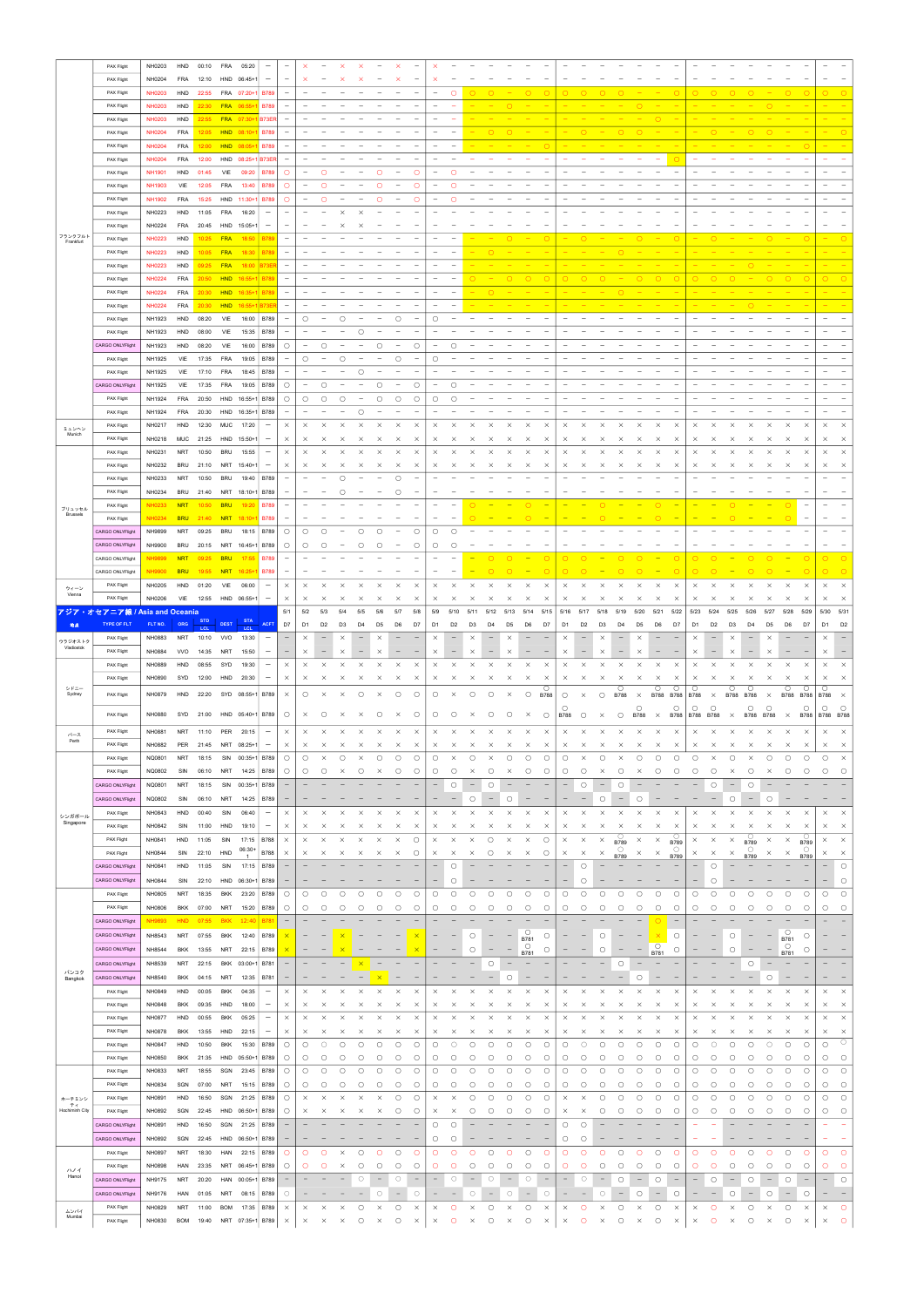|                           | PAX Flight           | NH0837        | HND        | 09:40      | DEL         | 15:55      | <b>B789</b>              | $\times$                 | O                        | $\times$                 | $\bigcirc$          | $\times$                 | $\circ$                         | $\times$              | $\times$                                                            | O                        | $\times$                        | О                 | $\times$                  | $\bigcirc$               | $\times$               | O                         | O                   | $\times$                 | О                        | $\times$                 | $\circ$<br>$\times$                             | O                        | $\circ$                  |                        | $\circ$                  | $\times$                 | $\circ$                         | $\times$                           | $\circ$                         | $\bigcirc$               | $\times$                        |
|---------------------------|----------------------|---------------|------------|------------|-------------|------------|--------------------------|--------------------------|--------------------------|--------------------------|---------------------|--------------------------|---------------------------------|-----------------------|---------------------------------------------------------------------|--------------------------|---------------------------------|-------------------|---------------------------|--------------------------|------------------------|---------------------------|---------------------|--------------------------|--------------------------|--------------------------|-------------------------------------------------|--------------------------|--------------------------|------------------------|--------------------------|--------------------------|---------------------------------|------------------------------------|---------------------------------|--------------------------|---------------------------------|
| デリー<br>Delhi              |                      |               |            |            |             |            |                          |                          |                          |                          |                     |                          |                                 |                       |                                                                     |                          |                                 |                   |                           |                          |                        |                           |                     |                          |                          |                          |                                                 |                          |                          |                        |                          |                          |                                 |                                    |                                 |                          |                                 |
|                           | PAX Flight           | NH0838        | DEL        | 18:00      | HND         | $05:35+$   | <b>B789</b>              | $\times$                 | $\circ$                  | $\times$                 | О                   | ×                        | 0                               | $\times$              | $\times$                                                            | O                        | $\times$                        | О                 | ×                         | $\circ$                  | ×                      | O                         | $\circ$             | ×                        | О                        | $\times$                 | $\circ$<br>$\times$                             | O                        | $\circ$                  | $\times$               | О                        | $\times$                 | $\circ$                         | $\times$                           | $\circ$                         | $\circ$                  | $\times$                        |
| チェンナイ                     | PAX Flight           | NH0825        | NRT        | 11:30      | MAA         | 17:30      | $\qquad \qquad -$        | $\times$                 |                          |                          | $\times$            |                          | $\times$                        |                       | $\times$                                                            |                          |                                 |                   |                           | $\times$                 |                        | $\times$                  |                     |                          | $\times$                 |                          | $\times$                                        | $\times$                 |                          |                        |                          |                          | $\times$                        |                                    | $\times$                        |                          |                                 |
| Chennai                   | PAX Flight           | NH0826        | MAA        | 20:10      | NRT         | $07:20+$   | $\qquad \qquad -$        | $\times$                 |                          |                          | $\times$            |                          | $\times$                        |                       | $\times$                                                            |                          |                                 | $\times$          |                           | $\times$                 | $\qquad \qquad -$      | $\times$                  |                     |                          | $\times$                 |                          | ×                                               | $\times$                 |                          |                        | $\times$                 |                          | ×                               |                                    | $\times$                        |                          |                                 |
|                           |                      |               |            |            |             |            |                          |                          |                          |                          |                     |                          |                                 |                       |                                                                     |                          |                                 |                   |                           |                          |                        |                           |                     |                          |                          |                          |                                                 |                          |                          |                        |                          |                          |                                 |                                    |                                 |                          |                                 |
|                           | PAX Flight           | NH0835        | NRT        | 17:50      | CGK         | 23:45      | B789                     | $\circ$                  | $\circ$                  | $\times$                 | $\bigcirc$          | $\times$                 | $\bigcirc$                      | $\circ$               | $\bigcirc$                                                          | $\circ$                  | $\circ$                         | $\circ$           | $\circ$                   | $\bigcirc$               | $\circ$                | $\bigcirc$                | O                   | О                        | $\bigcirc$               | $\circlearrowright$      | $\circ$<br>$\bigcirc$                           | О                        | $\circ$                  | $\circ$                | $\circ$                  | $\circ$                  | $\circ$                         | $\bigcirc$                         | $\circ$                         | $\bigcirc$               | $\circ$                         |
|                           | PAX Flight           | NH0836        | CGK        | 06:20      | NRT         | 15:55      | <b>B789</b>              | $\circ$                  | O                        | $\circ$                  | $\times$            | $\circ$                  | $\times$                        | O                     | $\circ$                                                             | O                        | $\circ$                         | $\circ$           | $\circ$                   | $\circ$                  | О                      | О                         | $\circ$             | О                        | О                        | О                        | $\circ$<br>О                                    | $\circ$                  | $\circ$                  | $\circ$                | О                        | $\circ$                  | $\circ$                         | $\circ$                            | $\circ$                         | $\circ$                  | $\circ$                         |
|                           | PAX Flight           | NH0855        | HND        | 10:15      | CGK         | 15:55      | B789                     | $\circ$                  | $\times$                 | $\times$                 | $\times$            | $\times$                 | $\times$                        | $\times$              | $\circ$                                                             | $\times$                 | $\circ$                         | $\times$          | $\circ$                   | $\times$                 | $\times$               | О                         | $\times$            | О                        | $\times$                 | О                        | $\times$<br>$\times$                            | $\circ$                  | $\times$                 | $\circ$                |                          | O                        | $\times$                        | $\times$                           | $\circ$                         | $\times$                 | $\circ$                         |
| ジャカルタ<br>Jakarta          |                      |               |            |            |             |            |                          |                          |                          |                          |                     |                          |                                 |                       |                                                                     |                          |                                 |                   |                           |                          |                        |                           |                     |                          |                          |                          |                                                 |                          |                          |                        |                          |                          |                                 |                                    |                                 |                          |                                 |
|                           | PAX Flight           | NH0856        | CGK        | 21:25      | HND         | $06:50+7$  | B789                     | $\circ$                  | $\times$                 | $\times$                 | $\times$            | ×                        | $\times$                        | $\times$              | $\circ$                                                             | $\times$                 | $\circ$                         | $\times$          | $\circ$                   | $\times$                 | $\times$               | О                         | $\times$            | О                        | $\times$                 | $\circ$                  | $\times$<br>$\times$                            | $\circ$                  | $\times$                 | $\circ$                | $\times$                 | $\circ$                  | ×                               | $\times$                           | $\circ$                         | $\times$                 | $\circ$                         |
|                           | PAX Flight           | NH0871        | HND        | 23:30      | CGK         | $05:05+$   | $\qquad \qquad -$        | $\times$                 | $\times$                 | $\times$                 | $\times$            | $\times$                 | $\times$                        | $\times$              | $\times$                                                            | $\times$                 | $\times$                        | $\times$          | $\times$                  | $\times$                 | $\times$               | ×                         | $\times$            | ×                        | $\times$                 | $\times$                 | $\times$<br>$\times$                            | $\times$                 | $\times$                 | $\times$               | $\times$                 | $\times$                 | $\times$                        | $\times$                           | $\times$                        | $\times$                 | $\times$                        |
|                           |                      |               |            |            |             |            |                          |                          |                          |                          |                     |                          |                                 |                       |                                                                     |                          |                                 |                   |                           |                          |                        |                           |                     |                          |                          |                          |                                                 |                          |                          |                        |                          |                          |                                 |                                    |                                 |                          |                                 |
|                           | PAX Flight           | NH0872        | CGK        | 07:00      | HND         | 16:30      | $\qquad \qquad$          | $\times$                 | $\times$                 | $\times$                 | $\times$            | $\times$                 | X                               | $\times$              | $\times$                                                            | $\times$                 | $\times$                        | ×                 | $\times$                  | ×                        | $\times$               | $\times$                  | ×                   | $\times$                 | ×                        | $\times$                 | $\times$<br>$\times$                            | $\times$                 | X                        | $\times$               | ×                        | $\times$                 | $\times$                        | X                                  | $\times$                        | $\times$                 | $\times$                        |
|                           | PAX Flight           | NH0819        | NRT        | 17:15      | MNL         | 20:55      | B781                     | $\circ$                  | $\circ$                  | $\circ$                  | $\circlearrowright$ | $\circ$                  | $\circ$                         |                       | $\underset{\text{B789}}{\bigcirc} \underset{\text{B789}}{\bigcirc}$ | $\circ$                  | $\circ$                         | $\circ$           | $\bigcirc$<br><b>B789</b> | $\circ$<br><b>B789</b>   | $\circ$<br><b>B789</b> | $\bigcirc$<br><b>B789</b> | $\circ$             | $\circ$                  | $\circ$                  | $\circ$<br><b>B789</b>   | $\circ$<br>$\bigcirc$<br><b>B789</b>            | $\circ$                  | $\circ$                  | $\circ$                | $\circ$                  | О                        | $\circ$                         | $\bigcirc$ B789                    | $\circlearrowright$             | $\circ$                  | $\circ$                         |
|                           |                      |               |            |            |             |            |                          |                          |                          |                          |                     |                          |                                 |                       |                                                                     |                          |                                 |                   |                           | $\circ$                  | O                      | О                         | О                   |                          |                          |                          | O                                               |                          |                          |                        |                          |                          |                                 |                                    |                                 |                          |                                 |
|                           | PAX Flight           | NH0820        | MNL        | 09:30      | NRT         | 15:10      | <b>B781</b>              | $\circ$                  | $\circ$                  | $\circ$                  | $\circ$             | $\circ$                  | $\bigcirc$                      | $\bigcirc$            | $\begin{array}{ c c c }\n\hline\n9789 & B789\n\end{array}$          |                          | $\circ$                         | $\circ$           | $\circ$                   |                          |                        | B789 B789 B789 B789       |                     | $\circ$                  | $\circlearrowright$      | $\circlearrowright$      | $\bigcirc$<br><b>B789</b>                       | $\bigcirc$ B789          | $\circ$                  | $\circ$                | $\circ$                  | $\bigcirc$               | $\circ$                         | $\circ$                            | <b>B789</b>                     | $\circ$                  | $\circ$                         |
| マニラ                       | CARGO ONLYFlight     | <b>NH8595</b> | <b>NRT</b> | 20:45      | <b>MNL</b>  | $D0:25 +$  | <b>B789</b>              |                          |                          |                          |                     |                          |                                 |                       |                                                                     |                          |                                 |                   |                           |                          |                        | Δ                         |                     |                          |                          |                          | $\overline{\phantom{a}}$<br>$\Delta$            | $\Delta$                 |                          |                        |                          |                          | $\overline{\phantom{a}}$        | $\Delta$                           | $\Delta$                        |                          |                                 |
| Manila                    | CARGO ONLYFlight     | NH8596        | <b>MNL</b> | 03:45      | <b>NRT</b>  | 09:25      | B78                      |                          |                          |                          |                     |                          |                                 |                       |                                                                     |                          |                                 |                   |                           |                          |                        |                           |                     |                          |                          |                          | $\overline{\phantom{m}}$                        |                          |                          |                        |                          |                          |                                 | $\overline{\phantom{0}}$           |                                 |                          |                                 |
|                           |                      |               |            |            |             |            |                          |                          |                          |                          |                     |                          |                                 |                       |                                                                     |                          |                                 |                   |                           |                          |                        |                           |                     |                          |                          |                          |                                                 |                          |                          |                        |                          |                          |                                 |                                    |                                 |                          |                                 |
|                           | PAX Flight           | NH0869        | HND        | 09:45      | MNL         | 13:30      | <b>B789</b>              | $\circ$                  | O                        | О                        | 0                   | Ο                        | Ο                               | $\circ$               | О                                                                   | $\circ$                  | $\circ$                         | $\circ$           | $\circ$                   | $\circ$                  | $\bigcirc$             | $\bigcirc$                | $\bigcirc$          | $\circ$                  | $\bigcirc$               | $\bigcirc$               | $\circlearrowright$<br>$\bigcirc$               | $\bigcirc$               | $\bigcirc$               | $\circ$                | $\circ$                  | $\circ$                  | $\circ$                         | $\bigcirc$                         | $\circ$                         | $\circlearrowright$      | $\circ$                         |
|                           | PAX Flight           | NH0870        | <b>MNL</b> | 14:40      | HND         | 20:00      | <b>B789</b>              | $\circ$                  | $\circ$                  | О                        | 0                   | С                        | О                               | C                     | $\circ$                                                             | O                        | O                               | O                 | О                         | O                        | О                      | О                         | О                   | О                        | О                        | О                        | О<br>O                                          | $\circ$                  | O                        | C                      | C                        | O                        | О                               | О                                  | O                               | $\circ$                  | $\circ$                         |
|                           | PAX Flight           | NH0813        | NRT        | 12:00      | <b>RGN</b>  | 17:00      | $\overline{\phantom{m}}$ | $\times$                 | $\times$                 | $\times$                 | $\times$            |                          | $\times$                        | $\times$              | $\times$                                                            | $\times$                 | $\times$                        | ×                 |                           | $\times$                 | $\times$               | ×                         | $\times$            | $\times$                 |                          | $\times$                 | $\times$<br>$\times$                            | $\times$                 | $\times$                 | ×                      |                          |                          | $\times$                        | $\times$                           | $\times$                        | $\times$                 | $\times$                        |
| ヤンゴン<br>Yangon            |                      |               |            |            |             |            |                          |                          |                          |                          |                     |                          |                                 |                       |                                                                     |                          |                                 |                   |                           |                          |                        |                           |                     |                          |                          |                          |                                                 |                          |                          |                        |                          |                          |                                 |                                    |                                 |                          |                                 |
|                           | PAX Flight           | NH0814        | RGN        | 21:45      | NRT         | $06:50+$   | $\qquad \qquad -$        | $\times$                 | $\times$                 | $\times$                 | ×                   | ×                        | ×                               | $\times$              | $\times$                                                            | $\times$                 | $\times$                        | $\times$          | ×                         | $\times$                 | ×                      | $\times$                  | $\times$            | $\times$                 | $\times$                 | $\times$                 | $\times$<br>$\times$                            | $\times$                 | $\times$                 | $\times$               | $\times$                 | $\times$                 | ×                               | X                                  | $\times$                        | $\times$                 | $\times$                        |
|                           | PAX Flight           | NH0815        | NRT        | 17:30      | KUL         | 23:55      | B789                     | $\circ$                  | $\times$                 | О                        | $\times$            |                          | O                               | $\times$              | $\circ$                                                             | $\times$                 | $\circ$                         | O                 | $\times$                  | О                        | $\times$               | $\circ$                   | $\times$            | $\circ$                  | Ο                        | $\times$                 | $\circ$<br>$\times$                             | $\circ$                  | $\times$                 | $\circ$                | $\circ$                  | $\times$                 | О                               | $\times$                           | $\circ$                         | $\times$                 | $\circ$                         |
|                           |                      |               |            |            |             |            |                          |                          |                          |                          |                     |                          |                                 |                       |                                                                     |                          |                                 |                   |                           |                          |                        |                           |                     |                          |                          |                          |                                                 |                          |                          |                        |                          |                          |                                 |                                    |                                 |                          |                                 |
|                           | PAX Flight           | NH0816        | KUL        | 07:15      | NRT         | 15:25      | B789                     | $\times$                 | $\circ$                  | $\times$                 | $\circ$             | $\times$                 | $\times$                        | $\circ$               | $\times$                                                            | O                        | $\times$                        | $\circ$           | $\circ$                   | X                        | $\circ$                | $\times$                  | $\circ$             | $\times$                 | $\circ$                  | $\circ$                  | $\circ$<br>$\times$                             | $\times$                 | $\circ$                  | $\times$               | О                        | $\circ$                  | $\times$                        | $\circ$                            | $\times$                        | $\circ$                  | $\times$                        |
| クアラルンブー                   | CARGO ONLYFlight     | NH0815        | <b>NRT</b> | 17:30      | KUL         | 23:55      | <b>B789</b>              |                          | О                        |                          |                     | $\circ$                  |                                 | O                     |                                                                     |                          |                                 |                   | $\circ$                   |                          | О                      |                           | O                   |                          |                          | $\circ$                  | $\circ$                                         |                          | О                        |                        |                          | $\circ$                  |                                 | $\circ$                            | $\overline{\phantom{m}}$        | $\circ$                  |                                 |
| ル<br>Kuala Lumpur         | CARGO ONLYFlight     | NH0816        | KUL        | 07:15      | NRT         | 15:25      | B789                     | $\circ$                  |                          | О                        |                     |                          | О                               |                       | $\circ$                                                             |                          |                                 |                   |                           | $\circ$                  |                        | $\circ$                   |                     | О                        |                          | $\overline{\phantom{0}}$ | $\circ$<br>$\qquad \qquad -$                    | $\circ$                  |                          | $\circ$                |                          |                          | $\circ$                         | $\qquad \qquad -$                  | $\circ$                         | $\qquad \qquad -$        | $\circ$                         |
|                           |                      |               |            |            |             |            |                          |                          |                          |                          |                     |                          |                                 |                       |                                                                     |                          |                                 |                   |                           |                          |                        |                           |                     |                          |                          |                          |                                                 |                          |                          |                        |                          |                          |                                 |                                    |                                 |                          |                                 |
|                           | PAX Flight           | NH0885        | HND        | 23:30      | KUL         | $06:00+$   | $\overline{\phantom{m}}$ | $\times$                 | $\times$                 | $\times$                 | $\times$            | $\times$                 | $\times$                        | $\times$              | $\times$                                                            | $\times$                 |                                 | $\times$          | $\times$                  | $\times$                 | $\times$               | $\times$                  | $\times$            | $\times$                 | $\times$                 | $\times$                 | $\times$<br>$\times$                            | $\times$                 | $\times$                 | $\times$               |                          | $\times$                 | $\times$                        | $\times$                           | $\times$                        | $\times$                 | $\times$                        |
|                           | PAX Flight           | <b>NH0886</b> | KUL        | 14:15      | HND         | 22:15      | $\overline{\phantom{m}}$ | $\times$                 | $\times$                 | ×                        | $\times$            | ×                        | ×                               | $\times$              | $\times$                                                            | $\times$                 | ×                               | $\times$          | ×                         | $\times$                 | ×                      | ×                         | $\times$            | ×                        | $\times$                 | $\times$                 | $\times$<br>$\times$                            | $\times$                 | X                        | $\times$               | $\times$                 | $\times$                 | $\times$                        | X                                  | $\times$                        | $\times$                 | $\times$                        |
|                           | PAX Flight           | NH0817        | <b>NRT</b> | 10:40      | PNH         | 15:10      | $\overline{\phantom{m}}$ | $\times$                 | $\times$                 | $\times$                 | $\times$            | $\times$                 | $\times$                        | $\times$              | $\times$                                                            | $\times$                 | $\times$                        | $\times$          | $\times$                  | $\times$                 | $\times$               | $\times$                  | $\times$            | $\times$                 | $\times$                 | $\times$                 | $\times$<br>$\times$                            | $\times$                 | $\times$                 | $\times$               | $\times$                 | $\times$                 | $\times$                        | $\times$                           | $\times$                        | $\times$                 | $\times$                        |
| ブノンペン<br>Phnom Penh       |                      |               |            |            |             |            |                          |                          |                          |                          |                     |                          |                                 |                       |                                                                     |                          |                                 |                   |                           |                          |                        |                           |                     |                          |                          |                          |                                                 |                          |                          |                        |                          |                          |                                 |                                    |                                 |                          |                                 |
|                           | PAX Flight           | NH0818        | PNH        | 22:50      | NRT         | $06:45+$   | $\overline{\phantom{m}}$ | $\times$                 | $\times$                 | $\times$                 | ×                   |                          | ×                               | $\times$              | $\times$                                                            | $\times$                 | $\times$                        | $\times$          | ×                         | $\times$                 | ×                      | ×                         | $\times$            | ×                        | ×                        | $\times$                 | $\times$<br>×                                   | $\times$                 | $\times$                 | $\times$               | ×                        | $\times$                 | ×                               | $\times$                           | $\times$                        | $\times$                 | $\times$                        |
|                           | PAX Flight           | NH0861        | HND        | 08:40      | GMP         | 11:05      | $\overline{\phantom{m}}$ | $\times$                 | $\times$                 |                          | $\times$            |                          |                                 | $\times$              | $\times$                                                            | $\times$                 | $\times$                        | $\times$          | ×                         | $\times$                 | $\times$               | ×                         | $\times$            | $\times$                 |                          | $\times$                 | $\times$<br>$\times$                            | $\times$                 | $\times$                 | X                      |                          | $\times$                 | $\times$                        | $\times$                           | $\times$                        | $\times$                 | $\times$                        |
|                           | PAX Flight           | NH0864        | GMP        | 12:45      | HND         | 15:00      | $\overline{\phantom{m}}$ | $\times$                 | $\times$                 |                          | ×                   |                          |                                 | ×                     | $\times$                                                            | $\times$                 | $\times$                        | ×                 | ×                         |                          |                        | ×                         | $\times$            | ×                        |                          | ×                        | $\times$<br>×                                   | $\times$                 | $\times$                 | ×                      |                          | $\times$                 | ×                               | $\times$                           | $\times$                        | $\times$                 | $\times$                        |
|                           |                      |               |            |            |             |            |                          |                          |                          |                          |                     |                          |                                 |                       |                                                                     |                          |                                 |                   |                           |                          |                        |                           |                     |                          |                          |                          |                                                 |                          |                          |                        |                          |                          |                                 |                                    |                                 |                          |                                 |
| ソウル (金浦)                  | PAX Flight           | NH0865        | HND        | 16:10      | GMP         | 18:35      | $\overline{\phantom{m}}$ | $\times$                 | $\times$                 | $\times$                 | $\times$            | $\times$                 | $\times$                        | $\times$              | $\times$                                                            | $\times$                 | $\times$                        | $\times$          | ×                         | $\times$                 | $\times$               | $\times$                  | $\times$            | $\times$                 | $\times$                 | $\times$                 | $\times$<br>$\times$                            | $\times$                 | $\times$                 | $\times$               | $\times$                 | $\times$                 | $\times$                        | $\times$                           | $\times$                        | $\times$                 | $\times$                        |
| Seoul Gimpo               | PAX Flight           | NH0868        | <b>GMP</b> | 19:45      | HND         | 22:05      | -                        | $\times$                 | $\times$                 |                          | ×                   | ×                        | ×                               | $\times$              | $\times$                                                            | $\times$                 | $\times$                        | $\times$          | ×                         | $\times$                 | $\times$               | ×                         | $\times$            | ×                        | x                        | $\times$                 | $\times$<br>$\times$                            | $\times$                 | $\times$                 | ×                      | $\times$                 | $\times$                 | ×                               | $\times$                           | $\times$                        | $\times$                 | $\times$                        |
|                           | PAX Flight           | NH0867        | HND        | 20:05      | GMP         | 22:20      | $\overline{\phantom{0}}$ | $\times$                 | $\times$                 |                          | $\times$            |                          |                                 | $\times$              | $\times$                                                            | $\times$                 | $\times$                        | $\times$          | $\times$                  | $\times$                 | $\times$               | ×                         | $\times$            | $\times$                 |                          | $\times$                 | $\times$<br>$\times$                            | $\times$                 | $\times$                 |                        |                          |                          | $\times$                        | $\times$                           | $\times$                        | $\times$                 | $\times$                        |
|                           |                      |               |            |            |             |            |                          |                          |                          |                          |                     |                          |                                 |                       |                                                                     |                          |                                 |                   |                           |                          |                        |                           |                     |                          |                          |                          |                                                 |                          |                          |                        |                          |                          |                                 |                                    |                                 |                          |                                 |
|                           | PAX Flight           | NH0862        | <b>GMP</b> | 07:40      | HND         | 09:50      | -                        | $\times$                 | $\times$                 | $\times$                 | ×                   | ×                        | $\times$                        | $\times$              | $\times$                                                            | $\times$                 | $\times$                        | $\times$          | $\times$                  | $\times$                 | ×                      | $\times$                  | $\times$            | ×                        | $\times$                 | $\times$                 | $\times$<br>$\times$                            | $\times$                 | $\times$                 | $\times$               | $\times$                 | $\times$                 | ×                               | $\times$                           | $\times$                        | $\times$                 | $\times$                        |
| ソウル (仁                    | CARGO ONLYFlight     | NH8475        | <b>NRT</b> | 23:15      | <b>ICN</b>  | $01:40+$   | <b>B763</b>              | $\qquad \qquad -$        | $\circ$                  |                          |                     |                          |                                 |                       |                                                                     |                          |                                 | C                 |                           |                          | $\circ$                |                           |                     |                          | Ο                        |                          | $\circ$                                         |                          |                          |                        | C                        |                          |                                 |                                    |                                 | O                        |                                 |
| 川)<br>Seoul Inchon        | CARGO ONLYFlight     | NH8476        | <b>ICN</b> | 03:55      | NRT         | 06:15      | B763                     | $\overline{\phantom{m}}$ | $\overline{\phantom{m}}$ | ∩                        |                     |                          |                                 |                       |                                                                     |                          |                                 |                   | C                         |                          |                        | $\circ$                   |                     |                          |                          | O                        |                                                 | $\circ$                  |                          |                        |                          |                          |                                 |                                    |                                 |                          | $\circ$                         |
|                           |                      |               |            |            |             |            |                          |                          |                          |                          |                     |                          |                                 |                       |                                                                     |                          |                                 |                   |                           |                          |                        |                           |                     |                          |                          |                          |                                                 |                          |                          |                        |                          |                          |                                 |                                    |                                 |                          |                                 |
|                           | PAX Flight           | NH0811        | <b>NRT</b> | 18:15      | HKG         | 22:15      | B788                     |                          |                          | Ο                        |                     |                          |                                 |                       |                                                                     |                          | $\circ$                         |                   |                           | О                        |                        |                           |                     | О                        |                          |                          | О                                               | $\overline{\phantom{0}}$ |                          | $\circ$                |                          |                          | О                               |                                    | $\hspace{0.1mm}-\hspace{0.1mm}$ |                          | $\circ$                         |
|                           | CARGO ONLYFlight     | NH0811        | <b>NRT</b> | 18:15      | HKG         | 22:15      | <b>B763</b>              | $\qquad \qquad -$        |                          |                          |                     |                          |                                 |                       |                                                                     |                          |                                 |                   |                           |                          |                        | $\bigcirc$<br>B763        |                     |                          |                          |                          |                                                 | $\bigcirc$<br>B763       |                          |                        |                          |                          |                                 |                                    | $\circ$<br>B763                 |                          |                                 |
|                           | PAX Flight           | NH0812        | HKG        | 09:30      | <b>NRT</b>  | 15:10      | B788                     | -                        |                          |                          | О                   |                          |                                 | О                     |                                                                     |                          |                                 | О                 |                           |                          | O                      | $\overline{\phantom{0}}$  |                     |                          | О                        |                          | $\circ$                                         | $\overline{\phantom{0}}$ |                          |                        | О                        |                          |                                 | $\circ$                            | $\overline{\phantom{m}}$        |                          |                                 |
|                           |                      |               |            |            |             |            |                          |                          |                          |                          |                     |                          |                                 |                       |                                                                     |                          |                                 |                   |                           |                          |                        |                           | B763                |                          |                          |                          |                                                 |                          | B763                     |                        |                          |                          |                                 |                                    |                                 | B763                     |                                 |
|                           | PAX Flight           | NH0859        | HND        | 08:40      | <b>HKG</b>  | 12:15      | $\overline{\phantom{m}}$ | $\times$                 | $\times$                 | $\times$                 | $\times$            | $\times$                 | $\times$                        | $\times$              | $\times$                                                            | $\times$                 | $\times$                        | $\times$          | $\times$                  | $\times$                 | $\times$               | $\times$                  | $\times$            | $\times$                 | $\times$                 | $\times$                 | $\times$<br>$\times$                            | $\times$                 | $\times$                 | $\times$               | $\times$                 | $\times$                 | $\times$                        | $\times$                           | $\times$                        | $\times$                 | $\times$                        |
|                           | PAX Flight           | NH0860        | HKG        | 14:45      | HND         | 20:00      | $\qquad \qquad -$        | $\times$                 | $\times$                 | $\times$                 | $\times$            | $\times$                 | $\times$                        | $\times$              | $\times$                                                            | $\times$                 | $\times$                        | $\times$          | $\times$                  | $\times$                 | $\times$               | $\times$                  | $\times$            | $\times$                 | $\times$                 | $\times$                 | $\times$<br>$\times$                            | $\times$                 | $\times$                 | $\times$               | $\times$                 | $\times$                 | $\times$                        | $\times$                           | $\times$                        | $\times$                 | $\times$                        |
|                           | CARGO ONLY           | NH0859        | HND        | 09:25      | HKG         | 13:00      | B789                     | $\overline{\phantom{0}}$ | $\circ$                  |                          |                     |                          | $\circlearrowright$             | $\bigcirc$            | $\overline{\phantom{a}}$                                            | $\circ$                  |                                 |                   | $\circ$                   | $\bigcirc$               | $\bigcirc$             |                           | $\bigcirc$          |                          |                          | $\bigcirc$               | $\bigcirc$<br>$\circlearrowright$               |                          | $\circ$                  |                        |                          | $\circ$                  | $\bigcirc$                      | $\bigcirc$                         | $\overline{\phantom{m}}$        | $\circ$                  | $\hspace{0.1mm}-\hspace{0.1mm}$ |
| 香港                        | Flight<br>CARGO ONLY |               |            |            |             |            |                          |                          |                          |                          |                     |                          |                                 |                       |                                                                     | <b>B788</b><br>$\circ$   |                                 |                   |                           |                          |                        |                           |                     |                          |                          |                          |                                                 |                          |                          |                        |                          |                          |                                 |                                    |                                 |                          |                                 |
| Hong Kong                 | Flight               | NH0860        | HKG        | 14:30      | HND         | 19:45      | <b>B789</b>              | $\overline{\phantom{m}}$ | O                        |                          |                     |                          | $\circ$                         | $\circlearrowright$   | $\overline{\phantom{m}}$                                            | <b>B788</b>              | $\overline{\phantom{0}}$        | $\qquad \qquad -$ | $\circ$                   | О                        | $\circ$                | $\qquad \qquad -$         | $\circ$             | $\qquad \qquad -$        | $\overline{\phantom{m}}$ | $\circ$                  | $\circ$<br>$\circ$                              |                          | О                        |                        | $\overline{\phantom{m}}$ | $\circ$                  | $\circ$                         | $\circ$                            | $\hspace{0.1mm}-\hspace{0.1mm}$ | $\circlearrowright$      | $\overline{\phantom{m}}$        |
|                           | PAX Flight           | NH0873        | KIX        | 10:20      | HKG         | 13:45      | $\overline{\phantom{m}}$ | $\times$                 | $\times$                 | $\times$                 | $\times$            | $\times$                 | $\times$                        | $\times$              | $\times$                                                            | $\times$                 | $\times$                        | $\times$          | $\times$                  | $\times$                 | $\times$               | $\times$                  | $\times$            | $\times$                 | $\times$                 | $\times$                 | $\times$<br>$\times$                            | $\times$                 | $\times$                 | $\times$               | $\times$                 | $\times$                 | $\times$                        | $\times$                           | $\times$                        | $\times$                 | $\boldsymbol{\times}$           |
|                           | PAX Flight           | NH0874        | HKG        | 15:10      | KIX         | 20:00      | $\overline{\phantom{m}}$ | $\times$                 | $\times$                 | $\times$                 | $\times$            | $\times$                 | $\times$                        | $\times$              | $\times$                                                            | $\times$                 | $\times$                        | $\times$          | $\times$                  | $\times$                 | $\times$               | $\times$                  | $\times$            | $\times$                 | $\times$                 | $\times$                 | $\times$<br>$\times$                            | $\times$                 | $\times$                 | $\times$               | $\times$                 | $\times$                 | $\times$                        | $\times$                           | $\times$                        | $\times$                 | $\times$                        |
|                           |                      |               |            |            |             |            |                          |                          |                          |                          |                     |                          |                                 |                       |                                                                     |                          |                                 |                   |                           |                          |                        |                           |                     |                          |                          |                          |                                                 |                          |                          |                        |                          |                          |                                 |                                    |                                 |                          |                                 |
|                           | CARGO ONLYFlight     | NH8459        | KIX        | 03:30      | HKG         | 06:40      | <b>B788</b>              | $\overline{\phantom{m}}$ | $\overline{\phantom{0}}$ | $\overline{\phantom{0}}$ | $\circlearrowright$ | $\overline{\phantom{0}}$ | $\overline{\phantom{m}}$        | $\circ$               | $\hspace{0.1mm}-\hspace{0.1mm}$                                     | $\overline{\phantom{0}}$ | $\overline{\phantom{0}}$        | $\circ$           | $\overline{\phantom{0}}$  | $\qquad \qquad -$        | $\circ$                | $\qquad \qquad -$         | ۰                   | $\overline{\phantom{m}}$ | $\circ$                  | $\overline{\phantom{0}}$ | $\circ$<br>$\qquad \qquad -$                    | $\overline{\phantom{m}}$ | $\overline{\phantom{0}}$ |                        | $\circ$                  | $\overline{\phantom{0}}$ | $\qquad \qquad -$               | $\circ$                            | $\overline{\phantom{a}}$        | $\overline{\phantom{0}}$ | $\hspace{0.1mm}-\hspace{0.1mm}$ |
|                           | CARGO ONLYFlight     | NH8460        | HKG        | 00:30      | KIX         | 05:20      | B788                     | -                        |                          |                          | $\circlearrowright$ |                          | -                               | $\circ$               | $\overline{a}$                                                      |                          | $\qquad \qquad -$               | $\circ$           |                           | $\qquad \qquad -$        | $\circ$                | $\overline{a}$            |                     | $\overline{\phantom{m}}$ | $\circ$                  | $\qquad \qquad -$        | $\circlearrowright$<br>$\qquad \qquad -$        |                          |                          |                        | $\circ$                  |                          | $\overline{\phantom{m}}$        | $\bigcirc$                         | $\qquad \qquad -$               | $\overline{\phantom{0}}$ | $\qquad \qquad -$               |
|                           | CARGO ONLYFlight     | NH8547        | KIX        | 09:10      | <b>HKG</b>  | 12:20      | <b>B788</b>              | $\overline{\phantom{m}}$ |                          |                          |                     |                          |                                 |                       |                                                                     |                          |                                 |                   |                           |                          | $\qquad \qquad -$      | $\circ$                   |                     |                          |                          |                          | $\overline{\phantom{m}}$                        | $\circ$                  |                          |                        |                          |                          |                                 | $\overline{\phantom{m}}$           | $\circ$                         | $\overline{\phantom{m}}$ |                                 |
|                           |                      |               |            |            |             |            |                          |                          |                          |                          |                     |                          |                                 |                       |                                                                     |                          |                                 |                   |                           |                          |                        |                           |                     |                          |                          |                          |                                                 |                          |                          |                        |                          |                          |                                 |                                    |                                 |                          |                                 |
|                           | CARGO ONLYFlight     | NH8548        | HKG        | 13:50      | KIX         | 18:40      | B788                     |                          |                          |                          |                     |                          |                                 |                       |                                                                     |                          |                                 |                   |                           |                          |                        | О                         |                     |                          |                          |                          | $\overline{\phantom{0}}$                        | $\circlearrowright$      |                          |                        |                          |                          |                                 |                                    | $\circ$                         |                          | $\overline{\phantom{m}}$        |
|                           | CARGO ONLYFlight     | NH9647        | NRT        | 08:50      | TPE         | 11:20      | <b>B789</b>              | $\qquad \qquad -$        |                          |                          |                     |                          |                                 |                       |                                                                     |                          |                                 |                   | Ο                         |                          |                        |                           |                     |                          |                          | $\circ$                  | $\circ$<br>$\overline{\phantom{a}}$             |                          |                          | $\circ$<br><b>B788</b> |                          | O<br><b>B788</b>         |                                 | $\circlearrowright$<br><b>B788</b> | $\overline{\phantom{m}}$        | $\overline{\phantom{0}}$ | $\circ$                         |
| 台北 (桃園)<br>Taipei Taiyuan |                      |               |            |            |             |            |                          |                          |                          |                          |                     |                          |                                 |                       |                                                                     |                          |                                 |                   |                           |                          |                        |                           |                     |                          |                          |                          | <b>B788</b><br>$\circ$                          |                          |                          | $\circ$                |                          | $\circ$                  |                                 | $\circ$                            |                                 |                          | <b>B788</b><br>$\circ$          |
|                           | CARGO ONLYFlight     | NH9648        | TPE        | 13:05      | NRT         | 17:15      | <b>B789</b>              |                          |                          |                          |                     |                          |                                 |                       |                                                                     |                          |                                 |                   | O                         |                          |                        |                           |                     |                          |                          | $\circlearrowright$      | $\overline{\phantom{a}}$<br><b>B788</b>         | $\overline{\phantom{0}}$ | $\overline{\phantom{m}}$ | <b>B788</b>            | $\overline{\phantom{m}}$ | <b>B788</b>              | $\overline{\phantom{m}}$        | <b>B788</b>                        | $\overline{\phantom{m}}$        | $\qquad \qquad -$        | <b>B788</b>                     |
|                           | PAX Flight           | NH0851        | HND        | 10:05      | <b>TSA</b>  | 12:35      | <b>B763</b>              | $\times$                 | $\times$                 | $\times$                 | $\times$            | $\times$                 | $\times$                        | $\times$              | $\times$                                                            | $\times$                 | $\times$                        | $\times$          | $\times$                  | $\circ$                  | $\times$               | $\times$                  | $\times$            | $\times$                 | $\times$                 | $\times$                 | $\circ$<br>$\times$                             | $\times$                 | $\times$                 | $\times$               | $\times$                 | $\times$                 | $\circ$                         | $\times$                           | $\times$                        | $\times$                 | $\times$                        |
| 台北 (松山)                   | PAX Flight           | NH0852        | TSA        | 13:35      | HND         | 17:45      | <b>B763</b>              | $\times$                 | $\times$                 | $\times$                 | $\times$            | $\times$                 | ×                               | $\times$              | $\times$                                                            | $\times$                 | $\times$                        | $\times$          | $\times$                  | О                        | ×                      | $\times$                  | $\times$            | $\times$                 | $\times$                 | $\times$                 | $\circ$<br>×                                    | $\times$                 | ×                        | $\times$               | $\times$                 | $\times$                 | $\circ$                         | $\times$                           | $\times$                        | $\times$                 | $\times$                        |
| Taipei<br>Songshang       |                      |               |            |            |             |            |                          |                          |                          |                          |                     |                          |                                 |                       |                                                                     |                          |                                 |                   |                           |                          |                        |                           |                     |                          |                          |                          |                                                 |                          |                          |                        |                          |                          |                                 |                                    |                                 |                          |                                 |
|                           | PAX Flight           | NH0853        | HND        | 13:20      | <b>TSA</b>  | 15:50      | $\overline{\phantom{0}}$ | $\times$                 | $\times$                 | $\times$                 | $\times$            | $\times$                 | $\times$                        | $\times$              | $\times$                                                            | $\times$                 | $\times$                        | $\times$          | $\times$                  | $\times$                 | $\times$               | $\times$                  | $\times$            | $\times$                 | $\times$                 | $\times$                 | $\times$<br>$\times$                            | $\times$                 | $\times$                 | $\times$               | $\times$                 | $\times$                 | $\times$                        | $\times$                           | $\times$                        | $\times$                 | $\times$                        |
|                           | PAX Flight           | NH0854        | TSA        | 16:50      | HND         | 20:50      | $\overline{\phantom{m}}$ | $\times$                 | $\times$                 | $\times$                 | $\times$            | ×                        | ×                               | ×                     | $\times$                                                            | $\times$                 | $\times$                        | $\times$          | $\times$                  | $\times$                 | ×                      | $\times$                  | ×                   | $\times$                 | $\times$                 | $\times$                 | $\times$<br>×                                   | $\times$                 | ×                        | $\times$               | $\times$                 | $\times$                 | $\times$                        | $\times$                           | $\times$                        | $\times$                 | $\times$                        |
| 中国線 / China               |                      |               |            |            |             |            |                          | 5/1                      | 5/2                      | 5/3                      | 5/4                 | 5/5                      | 5/6                             | 5/7                   | 5/8                                                                 | 5/9                      | 5/10                            | 5/11              | 5/12                      | 5/13                     | 5/14                   | 5/15                      | 5/16                | 5/17                     | 5/18                     | 5/19                     | 5/20<br>5/21                                    | 5/22                     | 5/23                     | 5/24                   | 5/25                     | 5/26                     | 5/27                            | 5/28                               | 5/29                            | 5/30                     | 5/31                            |
|                           |                      |               |            | <b>STD</b> |             | <b>STA</b> |                          |                          |                          |                          |                     |                          |                                 |                       |                                                                     |                          |                                 |                   |                           |                          |                        |                           |                     |                          |                          |                          |                                                 |                          |                          |                        |                          |                          |                                 |                                    |                                 |                          |                                 |
| 地点                        | <b>TYPE OF FLT</b>   | FLT NO.       | ORG        | LCL        | <b>DEST</b> | LCL        | <b>ACFT</b>              | D7                       | D <sub>1</sub>           | D <sub>2</sub>           | D <sub>3</sub>      | D <sub>4</sub>           | D <sub>5</sub>                  | D <sub>6</sub>        | D7                                                                  | D <sub>1</sub>           | D <sub>2</sub>                  | D <sub>3</sub>    | D4                        | D <sub>5</sub>           | D6                     | D7                        | D <sub>1</sub>      | D <sub>2</sub>           | D <sub>3</sub>           | D <sub>4</sub>           | D6<br>D5                                        | D7                       | D1                       | D <sub>2</sub>         | D <sub>3</sub>           | D <sub>4</sub>           | D <sub>5</sub>                  | D6                                 | D7                              | D <sub>1</sub>           | D <sub>2</sub>                  |
|                           | PAX Flight           | NH0955        | <b>NRT</b> | 18:20      | PEK         | 21:20      | $\overline{\phantom{0}}$ | $\times$                 | $\times$                 | $\times$                 | $\times$            | $\times$                 | $\times$                        | $\times$              | $\times$                                                            | $\times$                 | $\times$                        | $\times$          | $\times$                  | $\times$                 | ×                      | ×                         | $\times$            | $\times$                 | $\times$                 | $\times$                 | $\times$<br>$\times$                            | $\times$                 | $\times$                 | $\times$               | $\times$                 | $\times$                 | $\times$                        | $\times$                           | $\times$                        | $\times$                 | $\times$                        |
|                           | PAX Flight           | NH0956        | PEK        | 09:50      | NRT         | 14:20      | -                        | $\times$                 | $\times$                 | $\times$                 | $\times$            | $\times$                 | $\times$                        | $\times$              | $\times$                                                            | $\times$                 | $\times$                        | $\times$          | $\times$                  | $\times$                 | $\times$               | $\times$                  | $\times$            | $\times$                 | $\times$                 | $\times$                 | $\times$<br>$\times$                            | $\times$                 | $\times$                 | $\times$               | $\times$                 | $\times$                 | $\times$                        | $\times$                           | $\times$                        | $\times$                 | $\times$                        |
|                           |                      |               |            |            |             |            |                          |                          |                          |                          |                     |                          |                                 |                       |                                                                     |                          |                                 |                   |                           |                          |                        |                           |                     |                          |                          |                          |                                                 |                          |                          |                        |                          |                          |                                 |                                    |                                 |                          |                                 |
|                           | CARGO ONLYFlight     | <b>NH0957</b> | <b>NRT</b> | 09:05      | PEK         | 12:05      | <b>B789</b>              | $\circ$                  | $\circ$                  |                          | $\circ$             | $\bigcirc$               |                                 | $\times$              | $\bigcirc$                                                          | $\circ$                  |                                 | $\circ$           | $\circ$                   |                          | $\circ$                | $\bigcirc$                | $\bigcirc$          |                          | $\circ$                  | $\bigcirc$               | $\circlearrowright$<br>$\overline{\phantom{0}}$ | $\bigcirc$               | $\bigcirc$               |                        | $\circ$                  | $\circ$                  |                                 | $\times$                           | $\bigcirc$                      | $\circlearrowright$      | $\overline{\phantom{m}}$        |
|                           | CARGO ONLYFlight     | NH0958        | PEK        | 14:15      | NRT         | 18:45      | <b>B789</b>              | $\circ$                  | $\circ$                  | $\qquad \qquad -$        | $\circlearrowright$ | $\circ$                  | $\hspace{0.1mm}-\hspace{0.1mm}$ | $\boldsymbol{\times}$ | $\circ$                                                             | $\circ$                  | $\hspace{0.1mm}-\hspace{0.1mm}$ | $\circ$           | $\circ$                   | $\overline{\phantom{m}}$ | $\circ$                | $\circ$                   | $\circlearrowright$ | $\overline{\phantom{m}}$ | $\circ$                  | $\circ$                  | $\circ$<br>$\hspace{0.1mm}-\hspace{0.1mm}$      | $\circ$                  | $\circ$                  | $\qquad \qquad -$      | $\circ$                  | $\circ$                  | $\hspace{0.1mm}-\hspace{0.1mm}$ | $\times$                           | $\circ$                         | $\circlearrowright$      | $\hspace{0.1mm}-\hspace{0.1mm}$ |
|                           |                      |               | HND        | 08:55      | PEK         | 12:00      | $\overline{\phantom{m}}$ |                          |                          | $\times$                 |                     |                          | $\times$                        |                       |                                                                     |                          | $\times$                        |                   | $\times$                  | $\times$                 | $\times$               |                           |                     | $\times$                 | $\times$                 |                          |                                                 |                          |                          |                        | $\times$                 |                          |                                 | $\times$                           | $\times$                        |                          | $\times$                        |
| 北京<br>Beijing             | PAX Flight           | NH0961        |            |            |             |            |                          | $\times$                 | $\times$                 |                          | $\times$            | $\times$                 |                                 | $\times$              | $\times$                                                            | $\times$                 |                                 | $\times$          |                           |                          |                        | $\times$                  | $\times$            |                          |                          | $\times$                 | $\times$<br>$\times$                            | $\times$                 | $\times$                 | $\times$               |                          | $\times$                 | $\times$                        |                                    |                                 | $\times$                 |                                 |
|                           | PAX Flight           | NH0962        | PEK        | 15:10      | HND         | 19:35      | $\overline{\phantom{m}}$ | $\times$                 | $\times$                 | $\times$                 | $\times$            | $\times$                 | $\times$                        | $\times$              | $\times$                                                            | $\times$                 | $\times$                        | $\times$          | $\times$                  | X                        | $\times$               | $\times$                  | $\times$            | $\times$                 | $\times$                 | $\times$                 | $\times$<br>$\times$                            | $\times$                 | $\times$                 | $\times$               | $\times$                 | $\times$                 | $\times$                        | $\times$                           | $\times$                        | $\times$                 | $\times$                        |
|                           | PAX Flight           | NH0963        | HND        | 17:20      | PEK         | 20:15      | $\overline{\phantom{0}}$ | $\times$                 | $\times$                 | $\times$                 | $\times$            | $\times$                 | $\times$                        | $\times$              | $\times$                                                            | $\times$                 | $\times$                        | $\times$          | $\times$                  | $\times$                 | $\times$               | $\times$                  | $\times$            | $\times$                 | $\times$                 | $\times$                 | $\times$<br>$\times$                            | $\times$                 | $\times$                 | $\times$               | $\times$                 | $\times$                 | $\times$                        | $\times$                           | $\times$                        | $\times$                 | $\times$                        |
|                           |                      |               |            |            |             |            |                          |                          |                          |                          |                     |                          |                                 |                       |                                                                     |                          |                                 |                   |                           |                          |                        |                           |                     |                          |                          |                          |                                                 |                          |                          |                        |                          |                          |                                 |                                    |                                 |                          |                                 |
|                           | PAX Flight           | NH0964        | PEK        | 08:20      | HND         | 12:50      | $\overline{\phantom{m}}$ | $\times$                 | $\times$                 | $\times$                 | $\times$            | $\times$                 | $\times$                        | $\times$              | $\times$                                                            | $\times$                 | $\times$                        | $\times$          | $\times$                  | X                        | $\times$               | $\times$                  | $\times$            | $\times$                 | $\times$                 | $\times$                 | $\times$<br>$\times$                            | $\times$                 | $\times$                 | $\times$               | $\times$                 | $\times$                 | $\times$                        | $\times$                           | $\times$                        | $\times$                 | $\times$                        |
|                           | PAX Flight           | NH0979        | KIX        | 09:30      | PEK         | 12:05      | $\overline{\phantom{m}}$ | $\times$                 | $\times$                 | $\times$                 | $\times$            | $\times$                 | $\times$                        | $\times$              | $\times$                                                            | $\times$                 | $\times$                        | $\times$          | $\times$                  | $\times$                 | $\times$               | $\times$                  | $\times$            | $\times$                 | $\times$                 | $\times$                 | $\times$<br>$\times$                            | $\times$                 | $\times$                 | $\times$               | $\times$                 | $\times$                 | $\times$                        | $\times$                           | $\times$                        | $\times$                 | $\times$                        |
|                           | PAX Flight           | NH0980        | PEK        | 14:15      | KIX         | 18:30      | $\overline{\phantom{m}}$ | $\times$                 | ×                        | $\times$                 | $\times$            | $\times$                 | $\mathsf{x}$                    | $\times$              | $\times$                                                            | $\times$                 | $\times$                        | $\times$          | $\times$                  | $\times$                 | $\times$               | $\times$                  | $\times$            | $\times$                 | $\times$                 | $\mathsf{\times}$        | $\times$<br>$\times$                            | $\times$                 | $\times$                 | $\times$               | ×                        | $\times$                 | $\times$                        | $\times$                           | $\times$                        | $\times$                 | $\times$                        |
|                           |                      |               |            |            |             |            |                          |                          |                          |                          |                     |                          |                                 |                       |                                                                     |                          |                                 |                   |                           |                          |                        |                           |                     |                          |                          |                          |                                                 |                          |                          |                        |                          |                          |                                 |                                    |                                 |                          |                                 |
|                           | PAX Flight           | NH0903        | <b>NRT</b> | 10:05      | <b>DLC</b>  | 12:15      | $\overline{\phantom{m}}$ | $\times$                 | $\times$                 | $\times$                 | $\times$            | $\times$                 | $\times$                        | $\times$              | $\times$                                                            | $\times$                 | $\times$                        | $\times$          | $\times$                  | $\times$                 | $\times$               | $\times$                  | $\times$            | $\times$                 | $\times$                 | $\times$                 | $\times$<br>$\times$                            | $\times$                 | $\times$                 | $\times$               | $\times$                 | $\times$                 | $\times$                        | $\times$                           | $\times$                        | $\times$                 | $\times$                        |
|                           | PAX Flight           | NH0904        | <b>DLC</b> | 13:15      | NRT         | 17:15      | $\overline{\phantom{m}}$ | $\times$                 | $\times$                 | $\times$                 | $\times$            | $\times$                 | $\times$                        | $\times$              | $\times$                                                            | $\times$                 | $\times$                        | $\times$          | $\times$                  | $\times$                 | ×                      | $\times$                  | $\times$            | $\times$                 | $\times$                 | $\times$                 | $\times$<br>$\times$                            | $\times$                 | $\times$                 | $\times$               | $\times$                 | $\times$                 | $\times$                        | $\times$                           | $\times$                        | $\times$                 | $\times$                        |
|                           |                      |               |            |            |             |            |                          |                          |                          |                          |                     |                          |                                 |                       |                                                                     |                          |                                 |                   |                           |                          |                        |                           |                     |                          |                          |                          |                                                 |                          |                          |                        |                          |                          |                                 |                                    |                                 | $\circ$                  |                                 |
| 大連                        | CARGO ONLYFlight     | NH0903        | NRT        | 10:05      | DLC         | 12:15      | <b>B789</b>              | $\circ$                  |                          |                          |                     |                          |                                 |                       | $\circlearrowright$                                                 | $\circlearrowright$      |                                 |                   |                           |                          | $\qquad \qquad -$      | $\circ$                   | $\circ$             |                          |                          |                          |                                                 | $\circ$                  | $\circ$<br>B781          |                        |                          |                          |                                 | $\equiv$                           | $\circlearrowright$             | B781                     |                                 |

|          | CARGO ONLYFlight  | │NH0904 DLC 14:00 NRT 18:00│B789│〇│─ ─ ─ ─ ─ ○│〇│─ ─ ─ ─ ─ ○│〇│─ ─ ─ ─ ─ │〇│ $_{\rm B781}$ ─ ─ ─ ─ ─ │ |  |  |  |  |  |  |  |  |  |  |  |  |  |  |  |  |  |                     |  |
|----------|-------------------|--------------------------------------------------------------------------------------------------------|--|--|--|--|--|--|--|--|--|--|--|--|--|--|--|--|--|---------------------|--|
|          | PAX Flight        |                                                                                                        |  |  |  |  |  |  |  |  |  |  |  |  |  |  |  |  |  | 'x x x x x x x  x x |  |
|          | <b>PAX Flight</b> |                                                                                                        |  |  |  |  |  |  |  |  |  |  |  |  |  |  |  |  |  |                     |  |
|          | <b>PAX Flight</b> |                                                                                                        |  |  |  |  |  |  |  |  |  |  |  |  |  |  |  |  |  |                     |  |
| Shenyang | <b>PAX Flight</b> |                                                                                                        |  |  |  |  |  |  |  |  |  |  |  |  |  |  |  |  |  |                     |  |